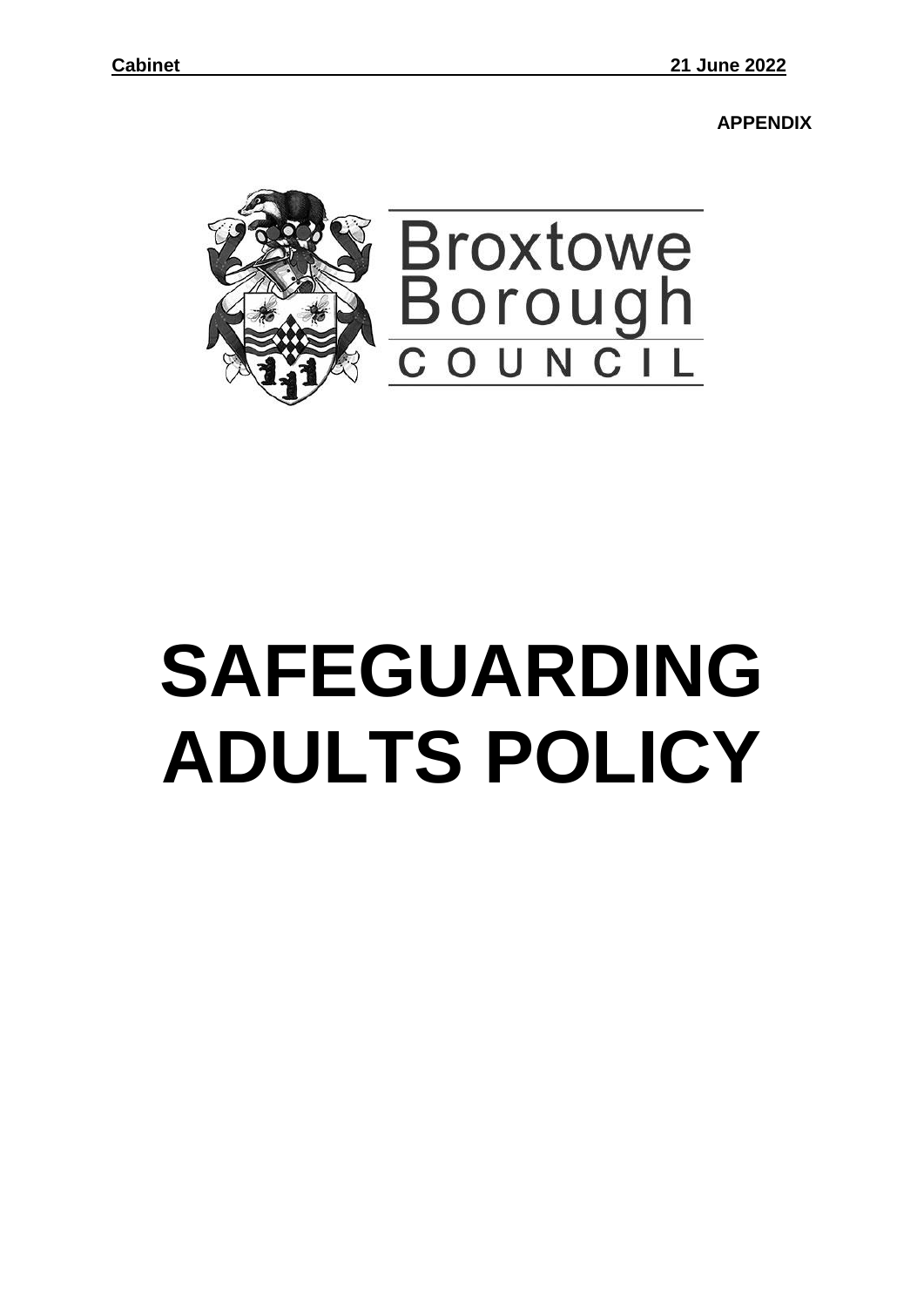- **Section 1** Introduction
- **Section 2** Scope
- **Section 3** Policy aim
- **Section 4** Objectives
- **Section 5** Background
- **Section 6** Roles and responsibilities
- **Section 7** Corporate actions
- **Section 8** Dealing with incidents and concerns
- **Section 9** Other relevant issues

Appendix A Actions to be taken where potential abuse is disclosed or suspected Appendix B Contacts Appendix C Adult at Risk referral form Appendix D Broxtowe Complex Case Panel Referral Form Appendix E Types and possible indicators of abuse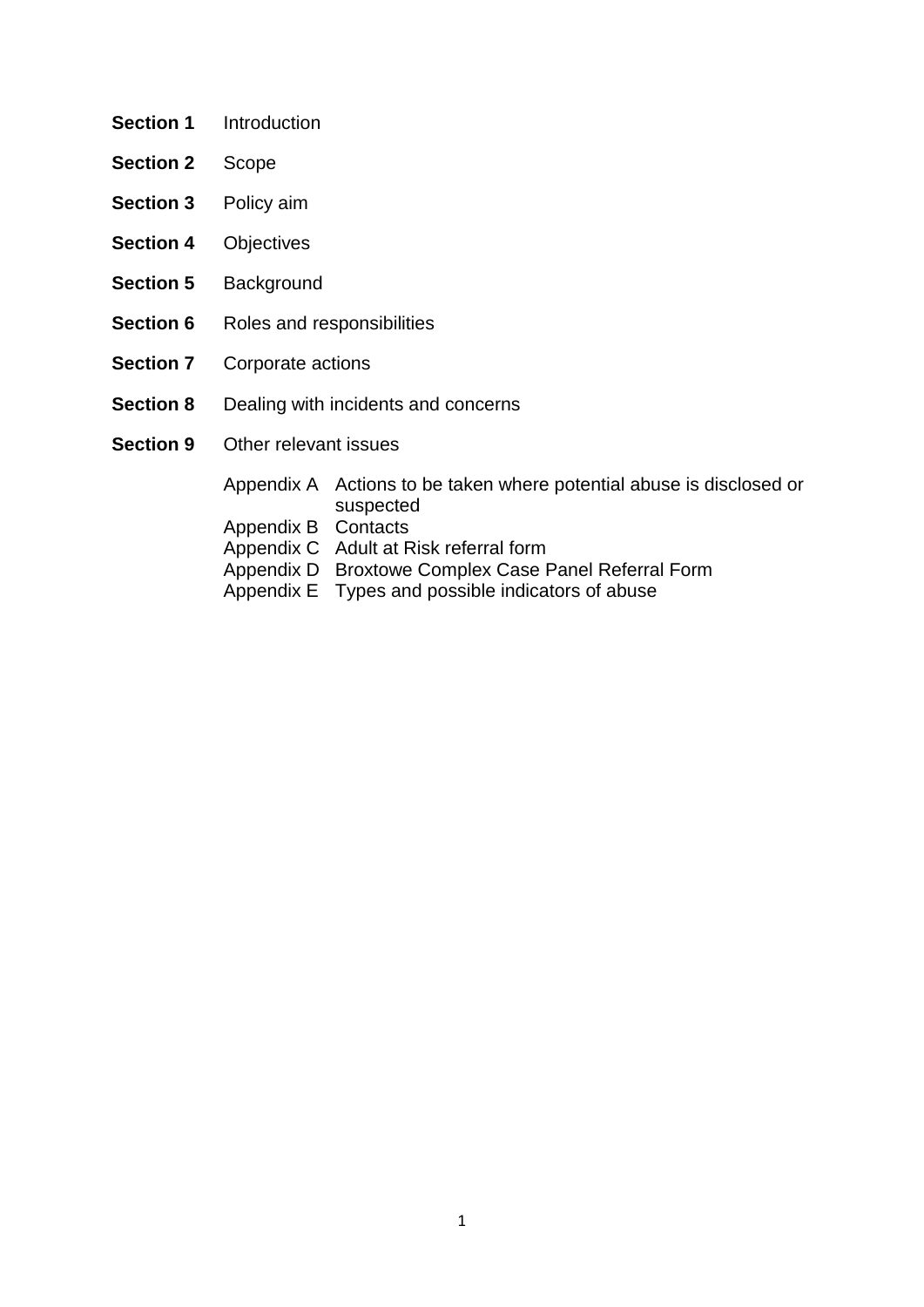#### *"Safeguarding means protecting an adult's right to live in safety, free from abuse and neglect"*

*(Chapter 14 of the Care and Support Statutory Guidance, Department of Health and Social Care 2016 – Updated 2020)*

## **1.0 INTRODUCTION**

1.1 This policy has been produced to detail how Broxtowe Borough Council (the Council) will meet its duties and obligations with respect to adults at risk. It builds on numerous Government policies that reflect changes in the philosophy and language of adult health and social care.

It is part of this Council's ethos to want to serve everyone in our community so they can live happy, healthy, safe and fulfilled lives. Our Corporate Plan and other policy documents outline how we do this in terms of service provision, improvement and community leadership.

1.2 Although the Council does not have primary responsibility for the role of safeguarding adults, as an organisation it does provide a range of services directly or indirectly for adults. It is through these services that our councillors, staff, contractors, partners and volunteers come into contact with adults on a regular basis. For example:

Council housing Housing and council tax benefit Disabled adaptations Retirement living Tenancy and estates Housing maintenance Housing options Leisure centres and recreation grounds Environmental health

- 1.3 The Council has a statutory duty to assist Nottinghamshire County Council in making whatever enquiries it thinks necessary to enable it to decide if and what kind of action should be taken to protect an adult at risk from suspected abuse, neglect or exploitation (including financial and sexual exploitation). Staff from the Council must work closely with officers from Nottinghamshire County Council, who will follow-up on safeguarding concerns and determine the best course of action.
- 1.4 When delivering services in people's homes or at our venues, proper systems must be in place to ensure that everyone is safe, particularly those who are less able to protect themselves. We need to be alert to signs of abuse and neglect and be prepared to raise our concerns with Nottinghamshire County Council.
- 1.5 All those who come into contact with adults at risk in their everyday work, including staff who do not have a specific role in relation to adult safeguarding, have a duty to safeguard and promote the welfare and wellbeing of those adults. It is vital that every person who has contact with adults at risk should be able to recognise when such adults are, or may be, at risk of harm and to report all incidents or concerns they may have.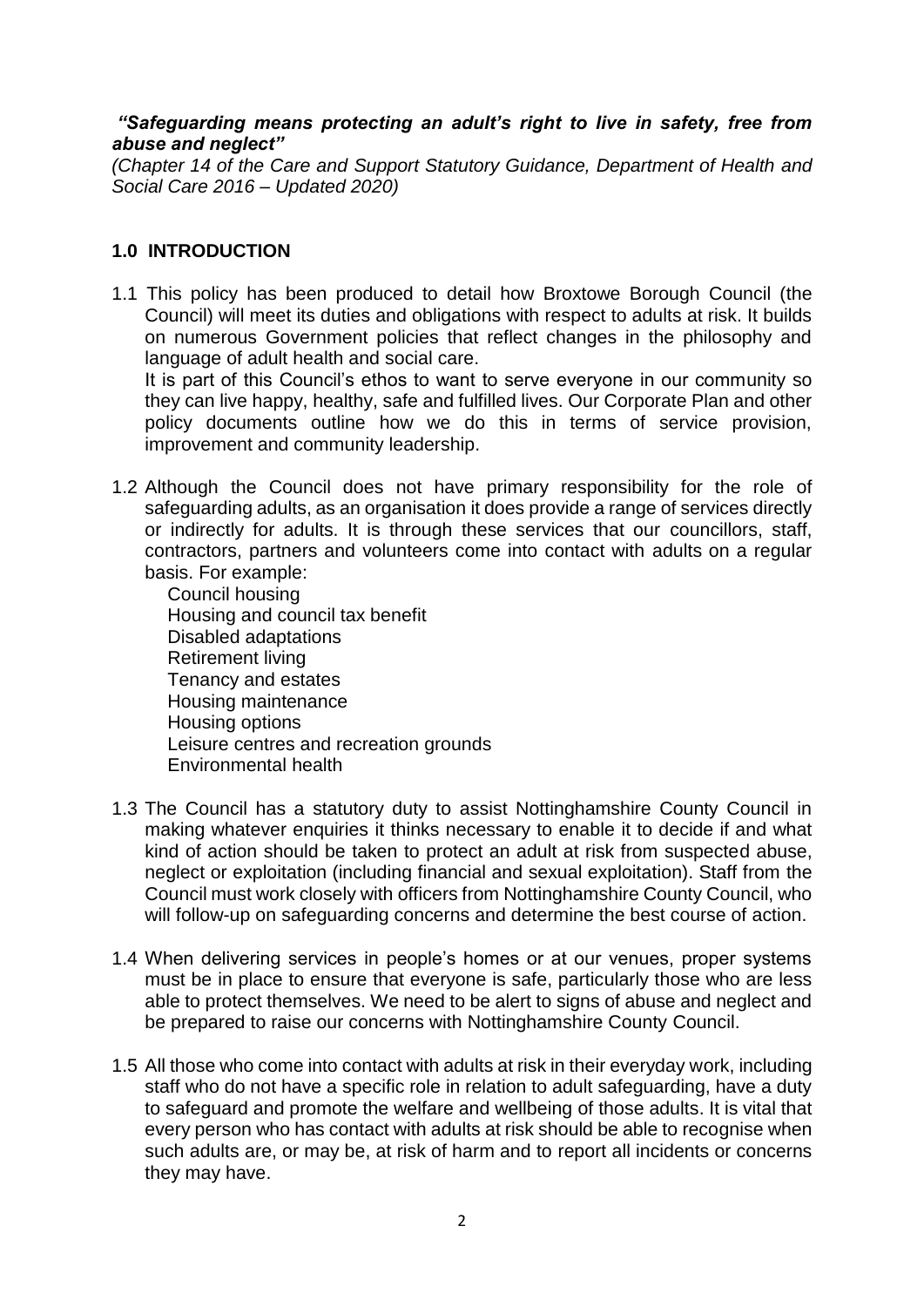1.6 The adoption of a Safeguarding Adults Policy brings with it the requirement to regulate many of our services, including specific recruitment, selection, training and vetting procedures. This policy highlights the need for ongoing training in safeguarding at all levels of the organisation so as to ensure that it is adhered to in a consistent manner.

# **2.0 SCOPE**

- 2.1 This policy covers all activities, areas and services provided by the Council and its agents, contractors or partners, and includes all Council employees, volunteers, agency workers, contractors and partners acting for and on behalf of the Council who come into contact with adults covered by the policy whilst going about their daily duties. The policy is also considered to be an appropriate reference guide for use by those councillors whose particular roles may involve them coming into contact with adults at risk.
- 2.2 This policy aims to provide a brief introduction to the law in relation to safeguarding, and offers practical guidance for best practice about safeguarding adults to all employees, partner agencies and other professionals working with the Council.
- 2.3 It highlights the main themes and issues in adult safeguarding, defines key terms, outlines some of the possible indicators of abuse, and recommends what action to take when dealing with a suspected or actual case of abuse against an adult at risk. It also includes a list of contacts of organisations which can provide help and support to both adults at risk and practitioners.
- 2.4 A detailed outline of procedures to follow when dealing with safeguarding concerns and disclosures is included at Appendix A.
- 2.5 This policy complements the Council's Safeguarding Children Policy.

2.6 The Council has signed up to the Nottinghamshire Safeguarding Adults Board Multi-agency Safeguarding Vulnerable Adults Guidance. This Multi-agency Guidance is published by the Board on the web pages at; https://www.nottinghamshire.gov.uk/care/safeguarding/mash It covers all aspects of how to respond to concerns in relation to safeguarding adults and how to protect them and can be used in conjunction with this policy document.

- 2.7 There is a link between some legislation, procedures and guidance which may means there is a need to follow more than one process at the same time. Where an adult at risk**,** as defined later in this document, is subject to any of the following, the safeguarding adult at risk procedures in this policy must be considered in addition to any other procedures:
	- Domestic violence and abuse
	- Modern slavery
	- Honour based abuse, forced marriage, and female genital mutilation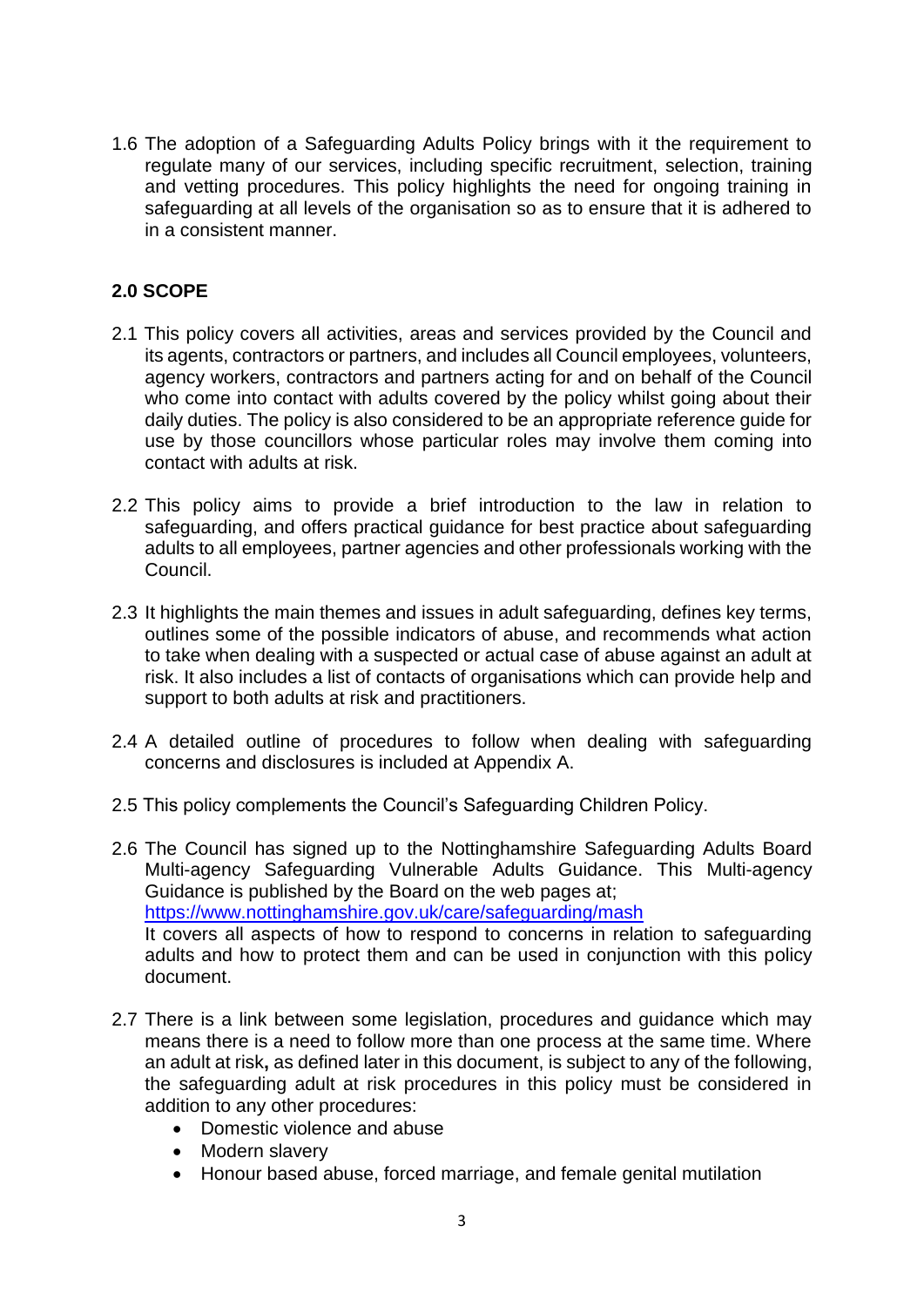- Hate crime and mate crime
- Cuckooing
- Anti-social behaviour
- Unlawfully depriving someone of their liberty
- Human trafficking
- Extreme radicalisation
- Violent extremism

Further information and contact details are contained in Section 9.0 below.

#### **3.0 POLICY AIM**

To enable Broxtowe Borough Council to meet the moral and legal responsibilities necessary to safeguard and promote the welfare of adults with care and support needs in order to keep them safe from abuse or neglect.

## **4.0 OBJECTIVES**

#### **4.1 To achieve its aim, Broxtowe Borough Council has set the following objectives:**

- Implement and maintain systems of working practice to safeguard vulnerable adults during council activities
- To fully assist Nottinghamshire County Council and other relevant agencies in the safeguarding and promotion of the welfare of adults with care and support needs who are experiencing, or at risk of, abuse or neglect.
- To develop and implement appropriate procedures to ensure the well-being of adults in need of safeguarding to protect them from harm
- To provide employees, councillors and volunteers (working on behalf of the Council) with training, guidance and support to assist them in recognising and responding to indicators of possible abuse or neglect
- To ensure that all employees working with adults with care and support needs can identify the signs and symptoms of the ten types of neglect and abuse
- To ensure that all employees understand and follow the relevant procedures when they have concerns about adult abuse or neglect.
- To ensure that any appropriate Disclosure and Barring Service (DBS) checks are completed, as determined by the Council's Recruitment and Selection Policy, for employees that work with, or have significant access to, adults at risk of abuse or neglect.
- To facilitate the Complex Cases Panel in Broxtowe. This is a multi-agency forum which meets to share intelligence on known adults at risk and other adults who may be considered vulnerable (including medium risk victims of domestic violence and abuse), to ensure all appropriate help and support can be provided.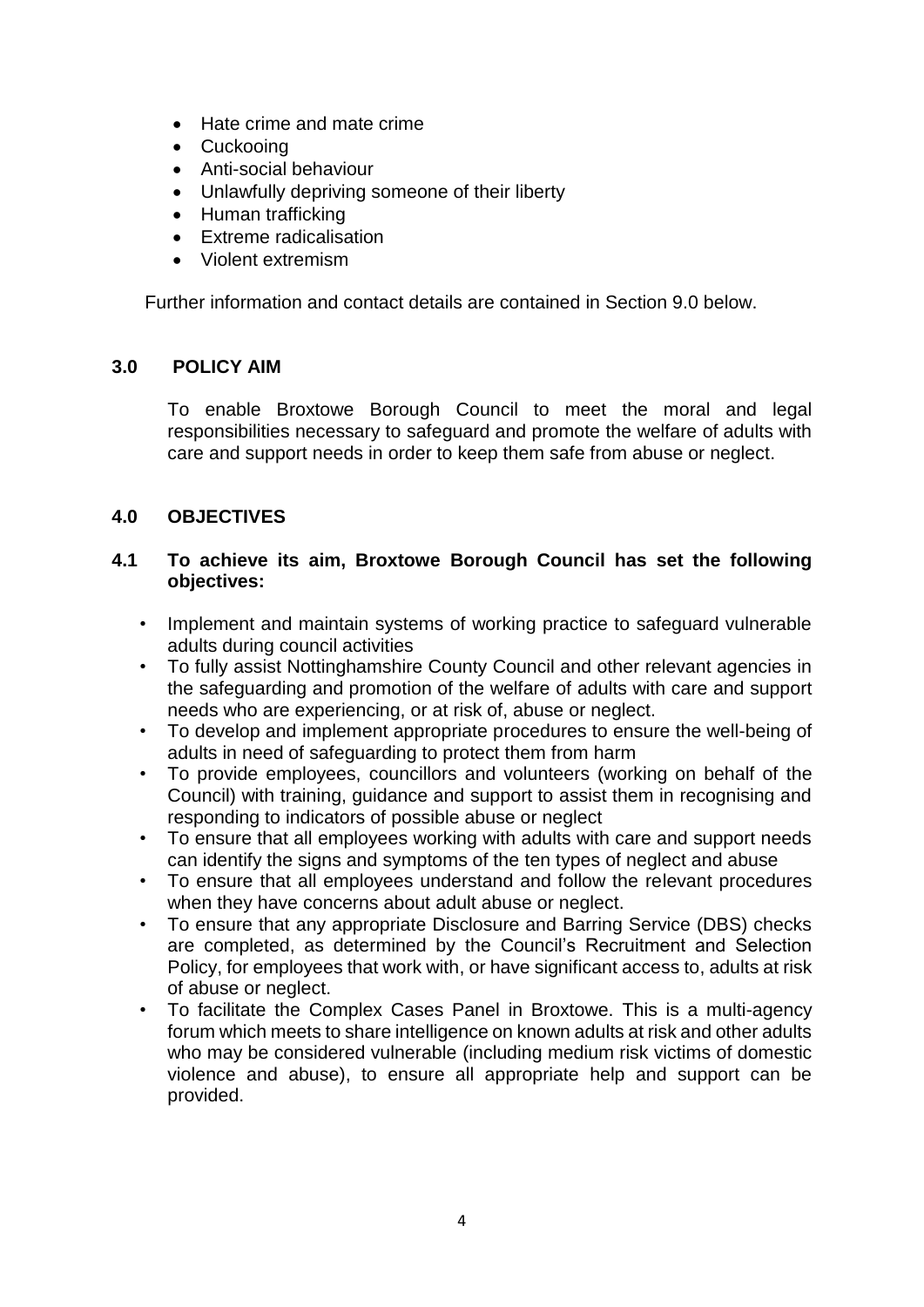#### **5.0 BACKGROUND**

#### **5.1 The Care Act 2014 and the Statutory Guidance**

Although upper tier local authorities have been responsible for safeguarding adults for many years, there was never a clear set of laws behind it. As a result, it was often very unclear in practice who was responsible for what. The Care Act 2014 aimed to put that right by creating a legal framework so key organisations and individuals with responsibilities for adult safeguarding could agree on how they must work together and what roles they must undertake to keep adults at risk safe.

- **5.2** When the Human Rights Act 1998 came into force in 2000, the Department of Health issued statutory guidance, called *No Secrets.* This provided guidance on developing and implementing multi-agency policies and procedures to protect vulnerable adults from abuse. This led, among other things, to local authority adult social services setting up safeguarding procedures to try and protect adults from abuse and neglect, and to deal with abuse when it occurred.
- **5.3** *No Secrets* has now been replaced and the new law on adult safeguarding, which was introduced by the Care Act 2014 (specifically in sections 42 to 46 and Schedule 2), is explained and elaborated in chapter 14 of the Care and Support Statutory Guidance 2016 (updated June 2020), which has been issued by the Department of Health & Social Care.
- **5.4** It is interesting to note that there has been a conscious shift away from the term "vulnerable adult" which was defined in *No Secrets* as: *"a person who is or may be in need of community care services by reason of mental or other disability, age or illness; and who is or may be unable to take care of him or herself, or unable to protect him or herself against significant harm or exploitation".* The word "vulnerable" is not used at all in the Care Act 2014, and is predominantly applied to a situation or a witness in the Statutory Guidance.
- **5.5** The 2014 legislation defines who may need safeguarding (Section 42), and also requires upper tier local authorities to set up a Safeguarding Adults Board (Section 43) and carry out Safeguarding Adult Reviews in certain circumstances (Section 44),
- **5.6** The Act also requires that an upper tier local authority must co-operate with each of its relevant partners, and each relevant partner must co-operate with the upper tier local authority in relation to relevant functions, one of which is specifically stated as protecting adults with care and support needs who are currently experiencing or at risk of abuse or neglect. It is this part of the legislation which places the requirement on a district council to act in cases of suspected neglect or abuse.

#### **5.7 Who does the law set out to protect?**

People who may need safeguarding are defined under section 42 of the Care Act 2014 as adults (persons aged 18 or over) who:

- have care and support needs;
- are experiencing, or are at risk of abuse or neglect; and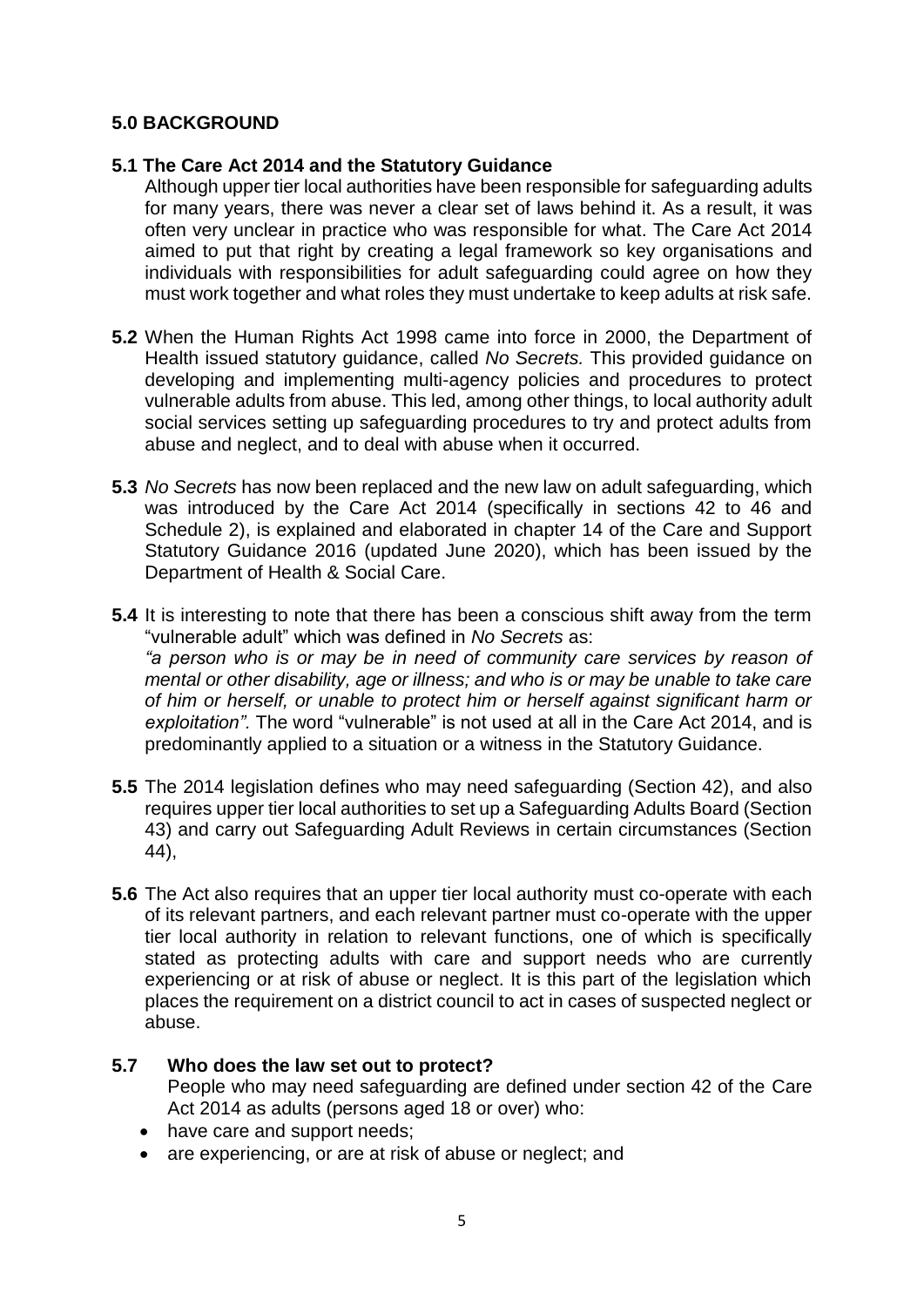because of their care and support needs cannot protect themselves against actual or potential abuse or neglect

## **5.8 What is abuse or neglect?**

The Statutory Guidance states that local authorities should not limit their view of what constitutes abuse or neglect, as they can take many forms and the circumstances of the individual case should always be considered; although the legal criteria at paragraph 5.7 above will need to be met before the issue is considered as a safeguarding concern. Exploitation, in particular, is a common theme in the following list of the types of abuse and neglect.

- Physical abuse including assault, hitting, slapping, pushing, misuse of medication, restraint or inappropriate physical sanctions.
- Domestic violence and abuse including psychological, physical, sexual, financial, emotional abuse and so called 'honour' based abuse, such as forced marriage, and female genital mutilation.
- Sexual abuse including rape, indecent exposure, sexual harassment, inappropriate looking or touching, sexual teasing or innuendo, sexual photography, subjection to pornography or witnessing sexual acts, indecent exposure and sexual assault or sexual acts to which the adult has not consented or was pressured into consenting.
- Psychological abuse including emotional abuse, threats of harm or abandonment, deprivation of contact, humiliation, blaming, controlling, intimidation, coercion, harassment, verbal abuse, cyber bullying, isolation or unreasonable and unjustified withdrawal of services or supportive networks.
- Financial or material abuse including theft, fraud, cuckooing, internet scamming, coercion in relation to an adult's financial affairs or arrangements, including in connection with wills, property, inheritance or financial transactions, or the misuse or misappropriation of property, possessions or benefits.
- Modern slavery encompasses slavery, human trafficking, forced labour and domestic servitude. Traffickers and slave masters use whatever means they have at their disposal to coerce, deceive and force individuals into a life of abuse, servitude and inhumane treatment.
- Discriminatory abuse including forms of harassment, slurs or similar treatment because of race, gender and gender identity, age, disability, sexual orientation or religion.
- Organisational (Institutional) abuse including neglect and poor care practice within an institution or specific care setting such as a hospital or care home for example, or in relation to care provided in one's own home. This may range from one-off incidents to on-going ill-treatment. It can be through neglect or poor professional practice as a result of the structure, policies, processes and practices within an organisation.
- Neglect and acts of omission including ignoring medical, emotional or physical care needs, failure to provide access to appropriate health, care and support or educational services, the withholding of the necessities of life, such as medication, adequate nutrition and heating.
- Self-neglect This covers a wide range of behaviour around neglecting to care for one's personal hygiene, health or surroundings and includes behaviour such as hoarding.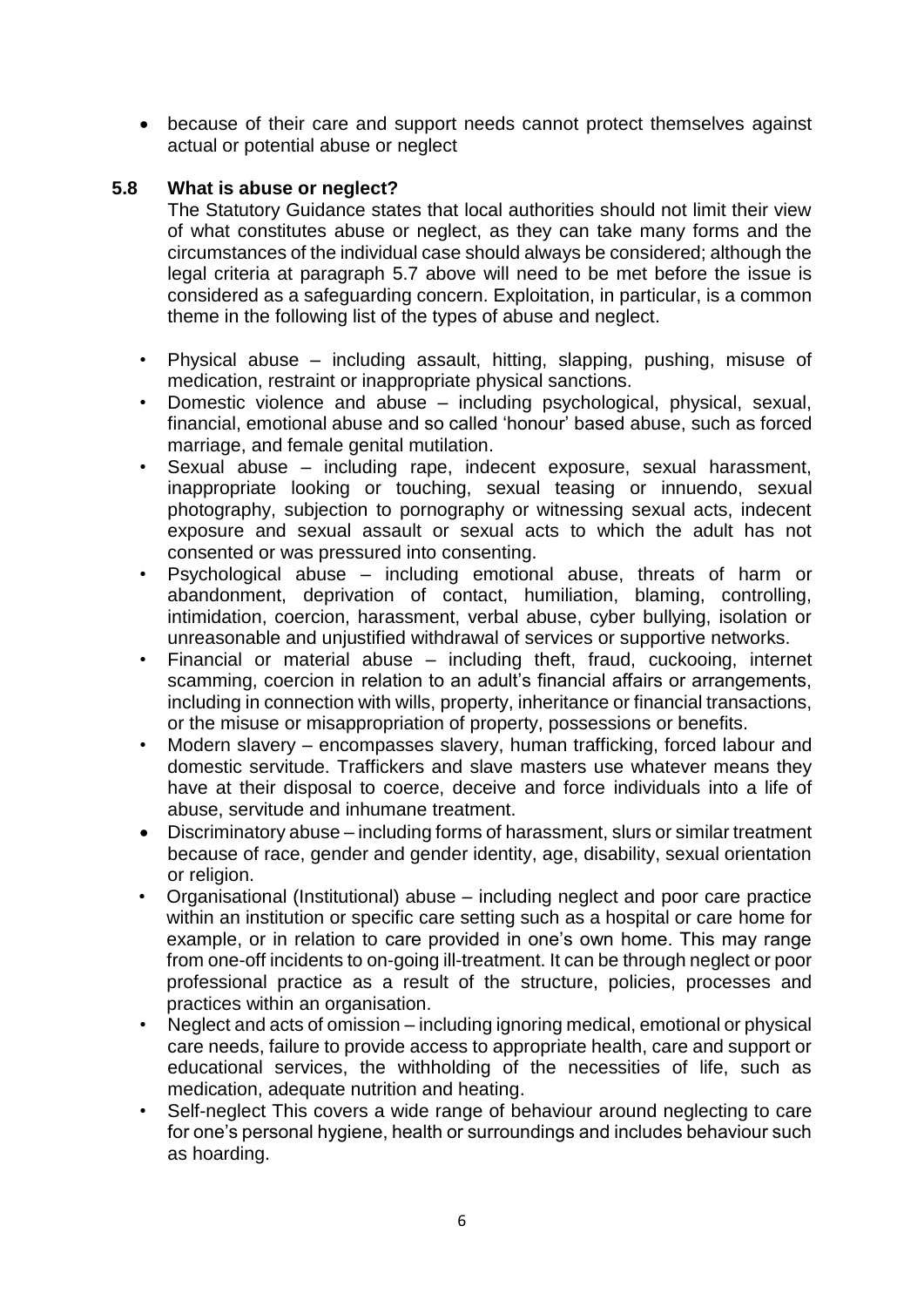#### **5.9 Other adults who may need assistance**

It is recognised that some adults may not fit the legal definition of an "adult at risk", but for whatever reason, may be in a situation where they are not coping or are in need of support from statutory and/or other agencies. It is important therefore that such individuals are identified and any appropriate action taken. Any individual who is suspected of being in this category but may not be classified "at risk" should still be reported using the procedures in this policy.

#### **6.0 ROLES AND RESPONSIBILITIES**

#### **6.1 Nottinghamshire Safeguarding Adults Board**

The Nottinghamshire Safeguarding Adults Board (NSAB) is made up of representatives from organisations including Nottinghamshire Police, Crown Prosecution Service, National Health Service, Local Councils and the Voluntary Sector. Its main responsibility is to ensure organisations work together to help adults who may have been abused and to help prevent adults being abused.

#### **6.2 Elected Members**

Elected members are responsible for the monitoring and review of this policy, as well as adhering to best practice, participating in relevant training and reporting any disclosure, concern, incident or allegation to the Head of Public Protection or the Chief Communities Officer at the Council.

#### **6.3 General Management Team and Heads of Service**

The General Management Team, led by the Chief Executive, will lead the authority with regard to safeguarding adult responsibilities. The General Management Team in conjunction with Heads of Service, will ensure that this policy and the associated procedures are properly implemented to ensure the Council's duties and responsibilities with respect to safeguarding adults are properly discharged. In particular, Heads of Service whose areas of work are heavily involved with adults who may become "at risk" (for example, Housing Services) will ensure that appropriate extra training is provided for relevant staff, as well as developing and implementing appropriate procedures to ensure the well-being of adults in need of safeguarding to protect them from harm.

Broxtowe Borough Council's Chief Executive is currently the district councils' representative on the Nottinghamshire Safeguarding Adults Board.

#### **6.4 Designated Lead Officer**

The Council has a Designated Lead Officer to ensure all reports of abuse or allegations against staff are dealt with promptly in accordance with this policy and the Joint Nottingham and Nottinghamshire Multi-agency Safeguarding Procedure for Raising a Concern.

The Designated Lead Officer is the Chief Communities Officer. That officer is responsible for:

- Writing, reviewing, and implementing the Council's Safeguarding Adults Policy
- Reporting to General Management Team and relevant Council Committees on the number of referrals received, and any changes to policy or guidance.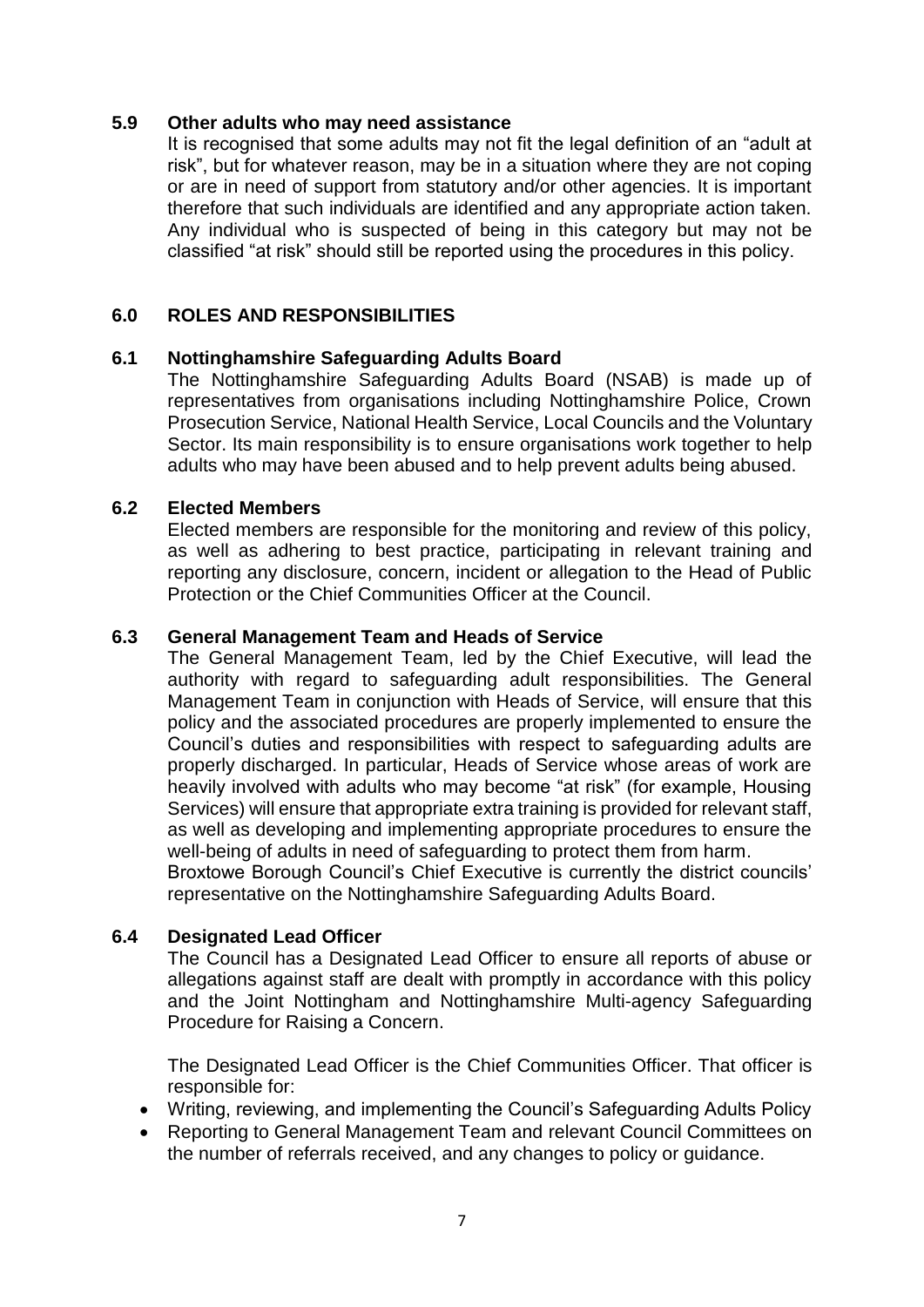- Representing the Council on formal investigations into allegations of abuse led by Social Care Services
- Providing advice to staff on cases and on referral of relevant cases to the Multi Agency Safeguarding Hub (MASH), the County Council, Complex Cases Panel, and / or other appropriate specialist agencies
- Administration of the Complex Cases Panel
- Taking appropriate action if Adult Social Care advise they will not action the referral
- Managing reporting forms and recording systems
- Working to assess and reduce risks in relation to safeguarding adults
- Raising awareness of safeguarding issues amongst staff
- Establishing and maintaining effective multi-agency working with Adult Social Care, the police, other district councils, the Nottinghamshire Safeguarding Adults Board and other relevant statutory and non-statutory agencies
- Identifying and providing for staff training needs.
- Receiving referrals from agencies and departments for the Complex Cases Panel

#### **6.6 Departmental Safeguarding Leads**

Some divisions within the Council (for example, Housing) will have designated Departmental Safeguarding Leads. Their role is to liaise with the Designated Lead Officer, as well as officers within their own division, on specific cases and general issues.

#### **6.7 Human Resources Manager**

The Human Resources Manager is responsible for ensuring safe recruitment and employment practices are in place in accordance with the Safeguarding Adults agenda and for ensuring that appropriate checks, in accordance with national guidance, are carried out on all employees who have regular contact with adults who are likely to be subiect to abuse or neglect. The Human Resources Manager is also responsible for receiving and acting on all concerns of abuse allegedly being perpetrated by staff of the Council.

#### **6.8 Learning and Development Officer**

The Learning and Development Officer will be responsible for working with the Designated Lead Officer to develop and monitor suitable training for staff and Members.

#### **6.9 All Employees**

All employees have a responsibility to report any concerns about adults who they are concerned may be suffering from neglect or abuse to the Designated Lead Officer or to their line manager. Employees of the Council are not, however, responsible for deciding on subsequent action after making a report. All staff are responsible for participating in relevant training and in particular, will complete the e-learning package made available via the Broxtowe Learning Zone. For new members of staff this will be a compulsory part of their induction and for other officers, there will be a requirement to undertake refresher training on a three yearly basis.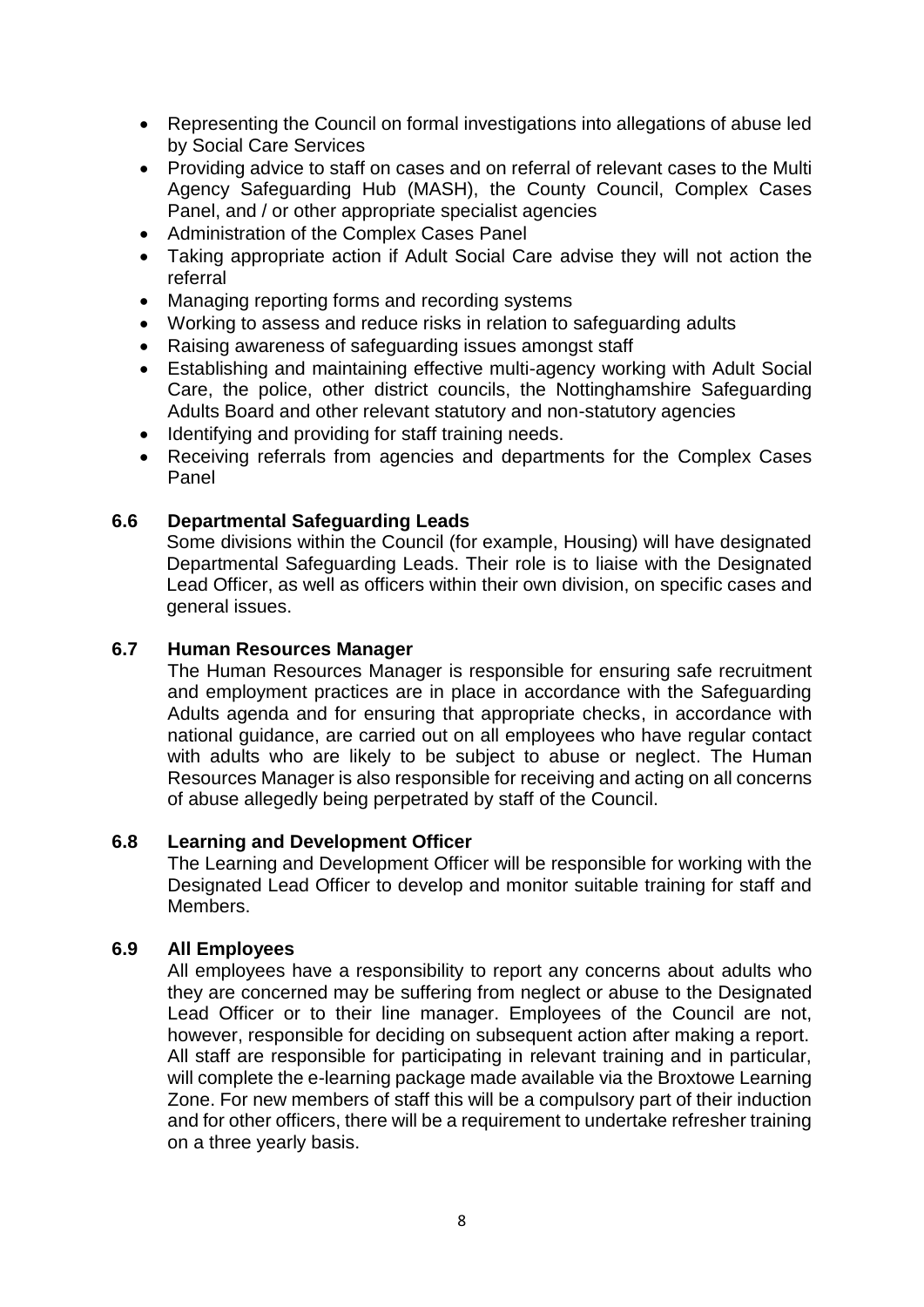# **6.10 Partner Organisations and Contractors**

The Council requires that all its partner organisations and contractors who work with adults at risk have appropriate safeguarding policies and procedures in place which complement this document.

Officers responsible for negotiating and monitoring contracts are required to ensure that all contractors and partner organisations:

- have relevant policies and procedures in place
- have robust recruitment procedures in places
- train their staff appropriately
- have adequate and appropriate reporting procedures in place
- ensure safeguarding adults policy requirements are never contravened

#### **6.11 Broxtowe Complex Cases Panel**

This is a multi-agency panel, facilitated by the Council, which has the following objectives:

- Ensure agencies are aware of individuals considered to be in need of support but who may not meet the threshold for intervention by a partner agency.
- Share information to increase the safety and well-being of vulnerable victims.
- Identify all support available and ensure agencies are tasked with providing support and signposting information.
- Ensure agencies are aware of the support and activity being provided, and any other agency involvement.
- Improve agency accountability.
- Review cases and agree additional actions that need to be put in place by partners to protect such people.

#### **7.0 ACTIONS**

#### **7.1 Sharing Information**

The Council has signed up to share information in accordance with the Nottinghamshire Information Sharing Protocol. This is the overarching agreement which underpins information sharing between agencies in Nottinghamshire. The protocol and the Council's Information Governance Officer should be consulted where there is any concern as to whether or how to share information.

#### **7.2 Recruitment**

All employers must be alert to the possibility that any person may pose a risk of harm to an adult at risk. Employers of staff or volunteers who have access to adults at risk must guard against the potential abuse, through a rigorous selection process, Disclosure and Barring Service checks, supervision, training and ongoing awareness of staff behaviour.

The Council has specific recruitment procedures in place to ensure that adults at risk are protected from potential harm. These include:

- Risk assessments of all posts
- Relevant job descriptions and person specifications being issued with an application form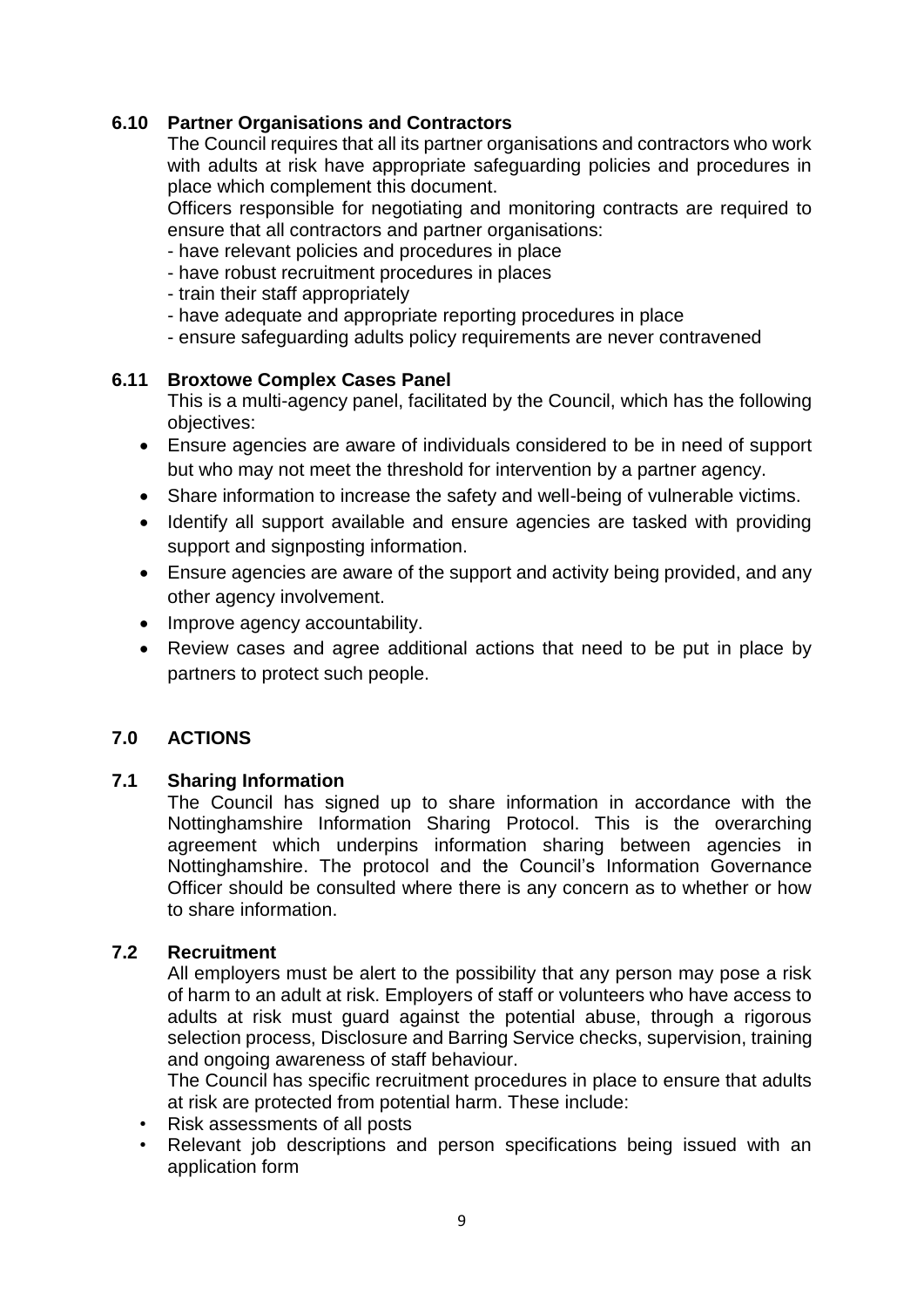- Qualifications and details of competence being requested and checked
- References being requested and followed up
- Relevant staff undergoing an enhanced Disclosure and Barring Service check
- The Council's annual appraisal system and review procedure ensuring that posts and their responsibilities are regularly tracked

## **7.3 Training and Support**

Every new member of staff at the Council is given a brief introduction to safeguarding adults and children during their induction and is required to complete e-learning courses. Further, more comprehensive safeguarding training, is available to all staff and can be organised through the Learning and Development Officer. All staff will undergo refresher training every three years.

The aim of the training is to make staff aware of:

- Their responsibility to act when concerns about an adult at risk arise
- The respective roles and responsibilities of the different professionals
- Ways to identify adults at risk
- Ways to recognise risks and situations where abuse might be occurring
- The appropriate way to accurately record facts, including concerns about abuse and neglect and actions taken as a result
- Appropriate inter-agency working

It will be the responsibility of each Head of Service to identify if any individuals or groups within their division require further training in any aspect of safeguarding adults and to arrange for this to be implemented.

# **8.0 DEALING WITH INCIDENTS AND CONCERNS**

#### **8.1 Identifying an Adult at Risk**

An adult at risk is a person aged 18 or over who:

- has care and support needs;
- is experiencing, or is at risk of abuse or neglect; and
- because of their care and support needs cannot protect themselves against actual or potential abuse or neglect

An adult at risk may, therefore, be an individual who:

- is elderly, with poor health, a physical disability or cognitive impairment
- has a learning disability
- has a physical disability and/or a sensory impairment
- has mental health needs including dementia or a personality disorder
- has a long-term illness/condition
- misuses substances or alcohol
- is unable to demonstrate the capacity to make a decision as defined by the Mental Capacity Act 2005 and is in need of care and support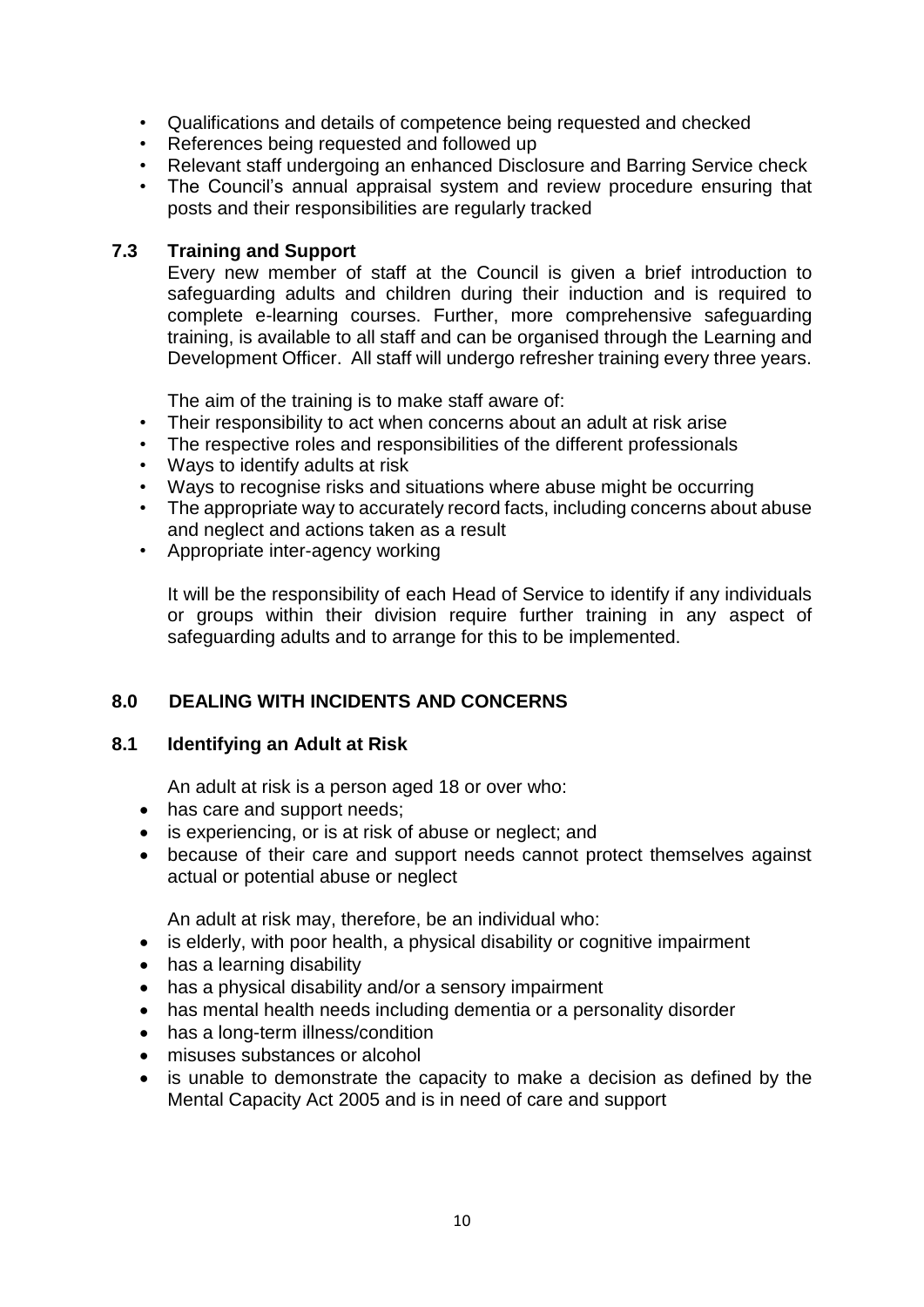## **8.2 Identifying Abuse and Neglect**

Signs of abuse can often be difficult to detect. People with communication difficulties can be particularly at risk because they may not be able to alert others. Sometimes people may not even be aware that they are being abused, and this is especially likely if they have a cognitive impairment. Abusers may try to prevent access to the person they abuse. It is vital that staff who come into contact with people with care and support needs are able to identify abuse and recognise possible indicators.

People may be subjected to a number of different types of abuse, including physical, financial, sexual, psychological, discriminatory, institutional, professional, or acts of neglect. The list of possible indicators and examples of behaviour can be found in Appendix G but the list is not exhaustive.

Staff must keep in mind that instances of anti-social behaviour, harassment, bullying and hate crime may feed into safeguarding concerns. Recording instances of the latter in full and dealing with them adequately when they arise will help to prevent cases and safeguarding concerns developing.

#### **8.3 Specific procedures**

#### **The procedures for dealing with safeguarding incidents and concerns are listed in Appendix A of this policy.**

Allegations made by others, even where anonymous, must always be taken seriously and must not be assumed to be malicious in the first instance. Officers informed of a concern by a member of the public, employee, or colleague, must act in accordance with this policy.

It is not the responsibility of employees to decide whether or not abuse has taken place. They have a duty to report concerns and must not assume someone else has. It is an employee's responsibility to act on any disclosures, suspicions, or allegations as follows:

- All employees are responsible for discussing any disclosure, suspicions or allegations immediately with their line manager or directly with the Designated Lead Officer
- Line managers are responsible for consulting the Designated Lead Officer.
- The Designated Lead Officer will then advise on the most appropriate referral pathway.
- In the absence of the Designated Lead Officer, the Line Manager is responsible for contacting MASH for advice by telephoning 0300 500 80 90. The Line Manager will then send the report to, and discuss the situation with, the Designated Lead Officer as soon as possible.
- In cases involving the Council's housing stock, the referrals should be discussed with the Retirement Living Manager or the Housing Operations Manager in the first instance.
- The Designated Lead Officer is responsible for logging all referrals
- The Housing Operations Manager will follow the same process as set out in the appendices and ensure that the Designated Lead Officer is informed of any referrals and kept up to date.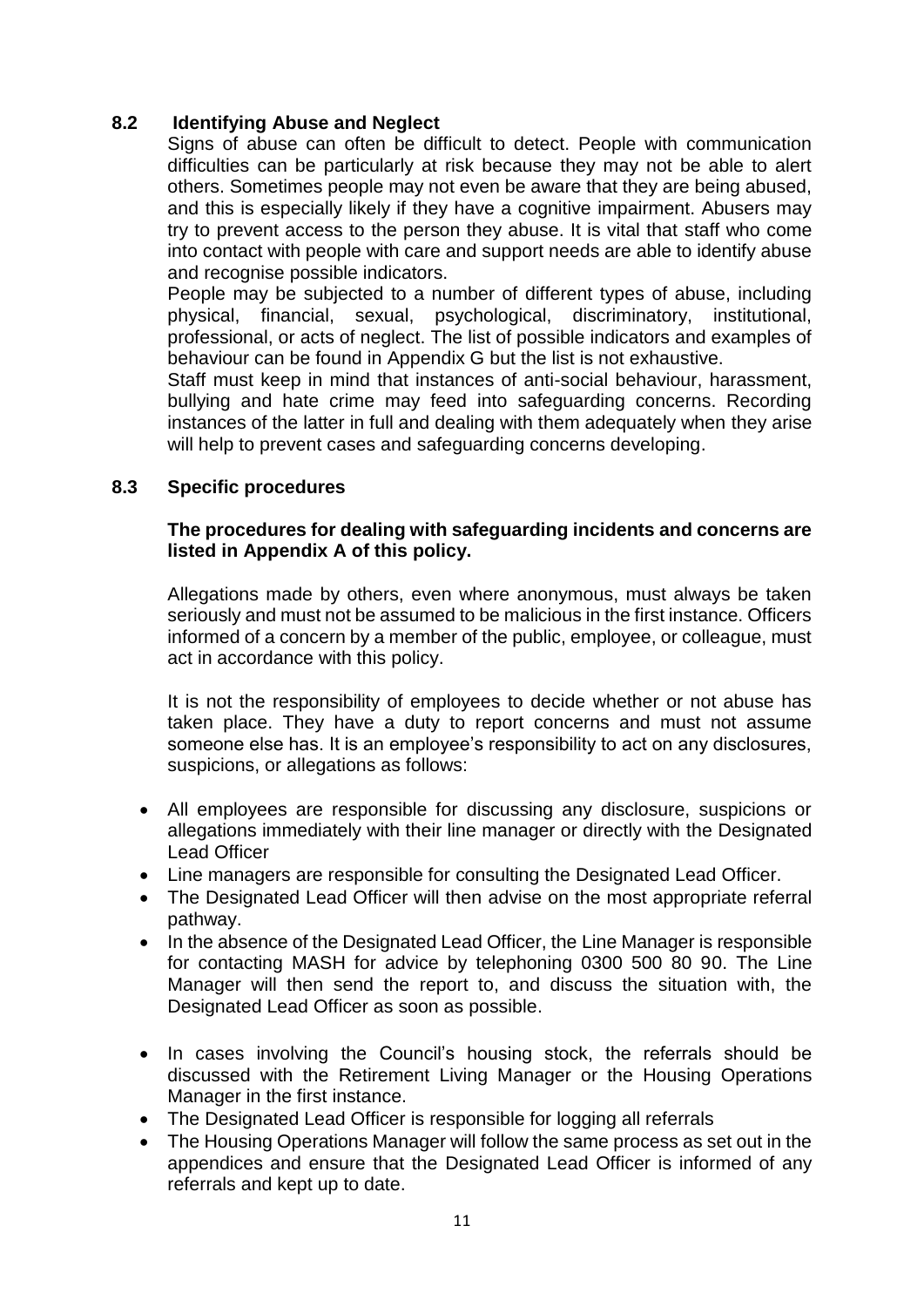A brief guide for staff (Safeguarding Adults – Staff Guide) is available on the intranet under Corporate Documents / Safeguarding

# **9.0 OTHER RELEVANT ISSUES**

#### **9.1 Domestic violence and abuse**

The Government definition of domestic violence and abuse is:

*"any incident or pattern of incidents of controlling, coercive, threatening behaviour, violence or abuse between those aged 16 or over who are, or have been, intimate partners or family members regardless of gender or sexuality." The abuse can encompass, but is not limited to:*

- *psychological*
- *physical*
- *sexual*
- *financial*
- *emotional*

*Controlling behaviour is: a range of acts designed to make a person subordinate and/or dependent by isolating them from sources of support,*  exploiting their resources and capacities for personal gain, depriving them of *the means needed for independence, resistance and escape and regulating their everyday behaviour. Coercive behaviour is: an act or a pattern of acts of assault, threats, humiliation and intimidation or other abuse that is used to harm, punish, or frighten their victim.*

The Government definition, which is not a legal definition, includes so called 'honour' based violence, female genital mutilation (FGM) and forced marriage, and is clear that victims are not confined to one gender or ethnic group.

The Council is committed to highlighting the issues of domestic abuse and working to reduce it and the problems it causes. To that end, the Council has signed up to the White Ribbon Campaign to help reduce male violence against women.

Domestic violence and abuse can be reported to Nottinghamshire Police on 101 (or 999 in an emergency). Further information and help is available from the following:

- Freephone Nottinghamshire 24 Hour Domestic and Sexual Abuse Helpline run by Juno Women's Aid - Tel: 0808 800 0340
- Broxtowe Women's Project Tel: 01773 719111
- Midlands Women's Aid Tel: 0774 8535 203
- Equation (guidance and support, including for men) Tel: 0808 802 4040

#### **9.2 Modern slavery**

Modern slavery encompasses slavery, servitude, forced and compulsory labour and human trafficking. Traffickers and slave drivers coerce, deceive and force individuals against their will into a life of abuse, servitude and inhumane treatment. A large number of active organised crime groups are involved in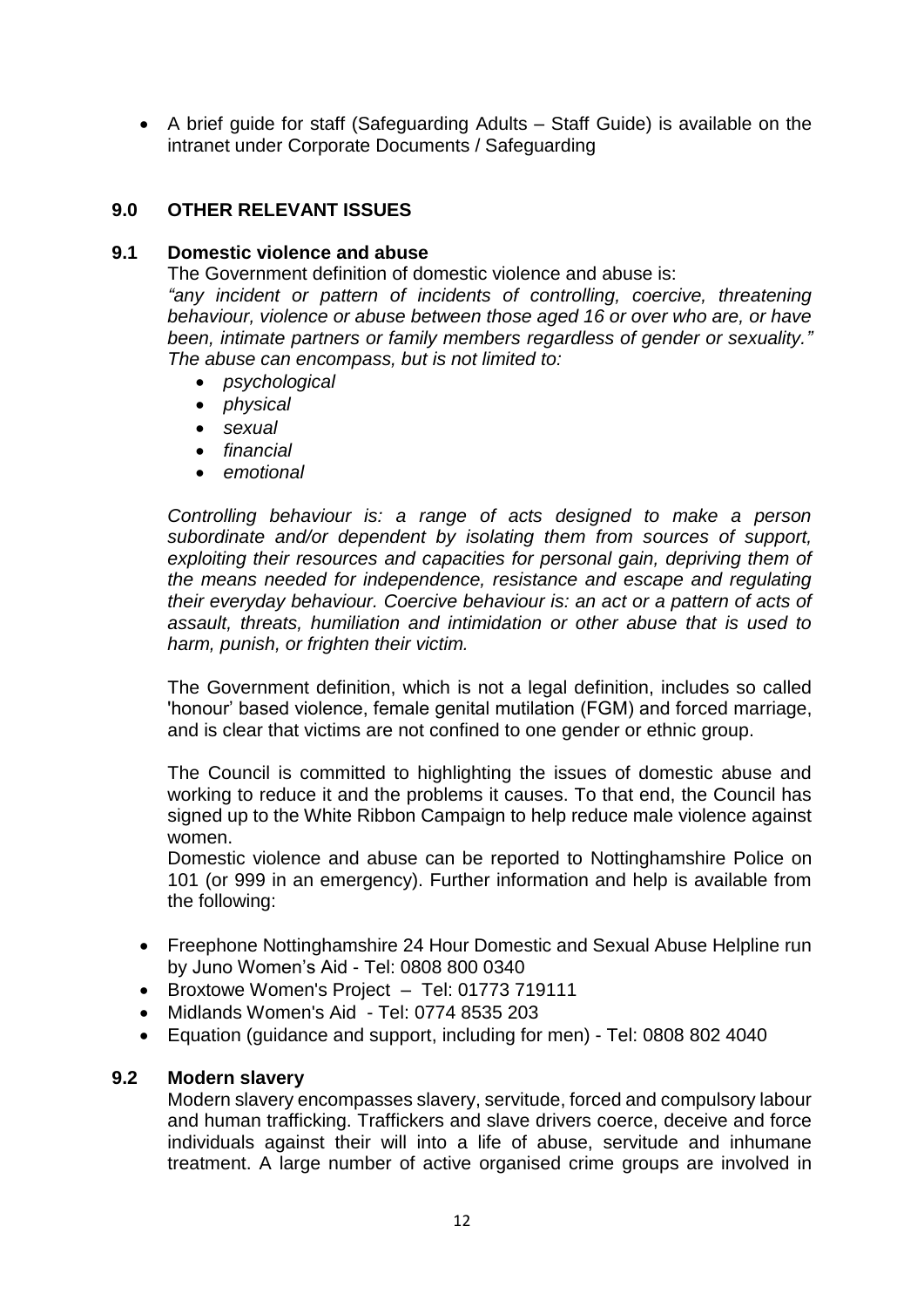modern slavery. But it is also committed by individual opportunistic perpetrators.

The scale of modern slavery in the UK is significant. Modern slavery crimes are being committed across the country and there have been year on year increases in the number of victims identified.

Concerns about modern slavery can be reported using the form at <https://www.gov.uk/government/collections/modern-slavery> Alternatively, the Modern Slavery Helpline can be contacted on 0800 0121 700.

#### **9.3 Honor based abuse and forced marriage**

There is no specific offence of "honour based crime". It is an umbrella term to encompass various offences covered by existing legislation. Honour based abuse can be described as a collection of practices which are used to control behaviour within families or other social groups to protect perceived cultural and religious beliefs and/or honour. Such abuse can occur when perpetrators perceive that a relative has shamed the family and/or community by breaking their honour code.

Honour based crime may not always involve violence but includes psychological abuse, written or verbal threats, abusive phone calls, emails and messages. Crimes committed in the name of honour may include assaults, disfigurement, sexual assault and rape, forced marriage, dowry abuse, female genital mutilation, kidnap, false imprisonment and stalking. In the most extreme cases, people are killed because their actions are thought to be dishonourable.

It is a violation of human rights and may be a form of domestic and/or sexual violence. There can never be any honour or justification for abusing the human rights of others.

A forced marriage is a marriage conducted without the valid consent of one or both parties and where duress is a factor. Forced marriage is now a specific offence under s121 of the Anti-social Behaviour, Crime and Policing Act 2014. However, a clear distinction must be made between a forced marriage and an arranged marriage. In arranged marriages, the families of both spouses take a leading role in arranging the marriage but the choice whether or not to accept the arrangement remains with the intended spouses. In forced marriages, one or both spouses do not consent to the marriage and some element of duress is involved. Duress includes both physical and emotional pressure.

Any concerns about honour based abuse and / or forced marriage should be reported to the Police on 101 if it is not considered an emergency. In cases of emergency, ring 999.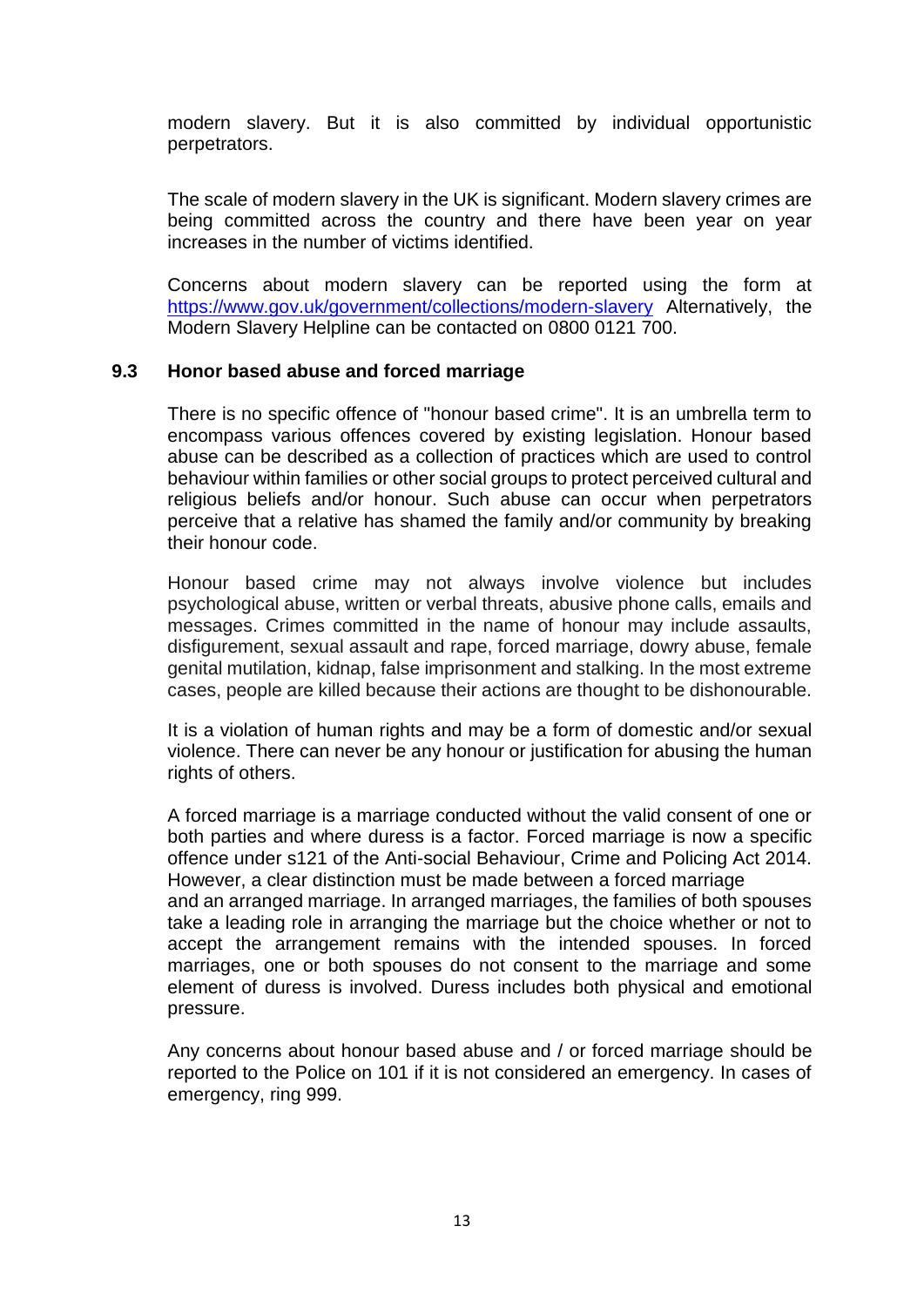# **9.4 Hate crime and mate crime**

A hate crime is *'any criminal offence which is perceived, by the victim or any other person, to be motivated by a hostility or prejudice based on a person's difference or perceived difference'.* 

A hate incident is *'any non-crime incident which is perceived, by the victim or any other person, to be motivated by a hostility or prejudice based on a person's difference or perceived difference'.*

Hate incidents can feel like crimes (although no crime has been committed) to those experiencing them. For example, a launderette refuses to let a member of the gypsy or travelling community use their facilities.

"Mate crime" is the relatively new term used for the phenomenon where vulnerable people (e.g. elderly people or those with learning disabilities) are befriended and then taken advantage of. Mate crime is not a nationally monitored category but is most likely to be included under disability hate crime.

Nottinghamshire Police define hate crime *as "any incident (which may or may not constitute a criminal offence) which is perceived by the victim or any other person as being motivated by prejudice or hate."* As such, all hate crime and hate incidents reported to the police in Nottinghamshire are given a crime number but are categorised separately.

Broxtowe Borough Council has a specific Hate Crime Policy

Any incident of hate crime should be reported to the Police on 101 (or 999 if an emergency). An online reporting facility called "True Vision" is available at [http://www.report-it.org.uk/your\\_police\\_force](http://www.report-it.org.uk/your_police_force) This allows for the reporting of hate crimes online.

#### **9.5 Anti-Social Behaviour**

Anti-social behaviour is defined in the Anti-social Behaviour Crime and Policing Act 2014 as *"conduct that has caused, or is likely to cause, harassment, alarm or distress to any person".* 

Examples of anti-social behaviour include:

- Nuisance, rowdy or inconsiderate neighbours
- Vandalism, graffiti and fly-posting
- Street drinking
- Environmental damage including littering, dumping of rubbish and abandonment of cars
- Prostitution related activity
- Begging and vagrancy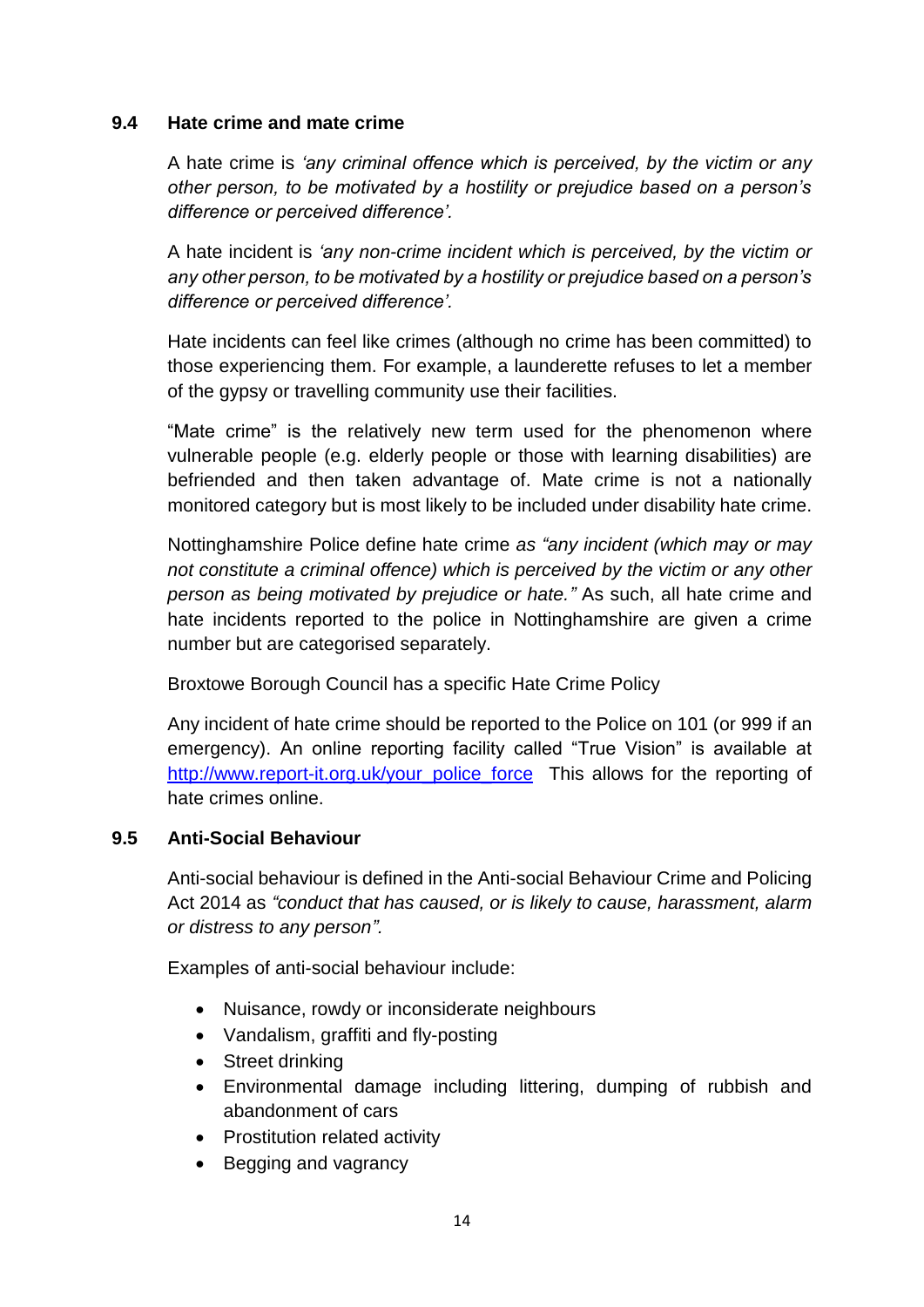• Fireworks misuse

The Council has its own separate Anti-Social Behaviour Policy.

Concerns about anti-social behaviour should be referred to the Police on 101. If the situation is considered an emergency, ring 999.

## **9.6 Unlawfully depriving someone of their liberty**

The Deprivation of Liberty Safeguards (DoLS) are part of the Mental Capacity Act 2005. They aim to make sure that people in care homes, hospitals and supported living are looked after in a way that does not inappropriately restrict their freedom. The safeguards should ensure that a care home, hospital or supported living arrangement only deprives someone of their liberty in a safe and correct way, and that this is only done when it is in the best interests of the person and there is no other way to look after them.

Any concerns in respect of potential deprivation of liberty should be reported to Nottinghamshire's Deprivation of Liberty Standards Team on 0300 500 80 80 80.

## **9.7 Human trafficking**

Trafficking involves the transportation of persons in the UK in order to exploit them by the use of force, violence, deception, intimidation, coercion or abuse of their vulnerability. The Council recognises that local authorities have specific responsibilities under the Council of Europe's 2006 'Declaration on the Fight Against Trafficking of Human Beings' to which the UK is a signatory. While trafficking mainly involves adults, children can be involved. Staff should discuss concerns they may have with the Designated Lead Officer. Also, the United Kingdom Human Trafficking Centre (UKHTC), now part of the National Crime Agency, is a national organisation that can provide advice. <http://www.nationalcrimeagency.gov.uk/>

#### **9.8 Violent extremism**

The United Kingdom's strategy for countering terrorism is known as CONTEST. The strategy involves many organisations and people working together across the UK and the world to protect the public.

The CONTEST Strategy has four key elements:

- Pursue to stop terrorist attacks
- Prevent to stop people becoming terrorists or supporting terrorism
- Protect to strengthen our protection against terrorist attack
- Prepare where an attack cannot be stopped, to lessen its impact

The aim of Prevent is to stop people becoming or supporting terrorists or violent extremists, as well as supporting vulnerable members of our communities by helping to turn them away from violent extremism.

Prevent in Broxtowe is delivered in partnership with Nottinghamshire Police and a wide range of organisations. Together, these organisations recognise that the best long term solution to preventing terrorism is to stop people becoming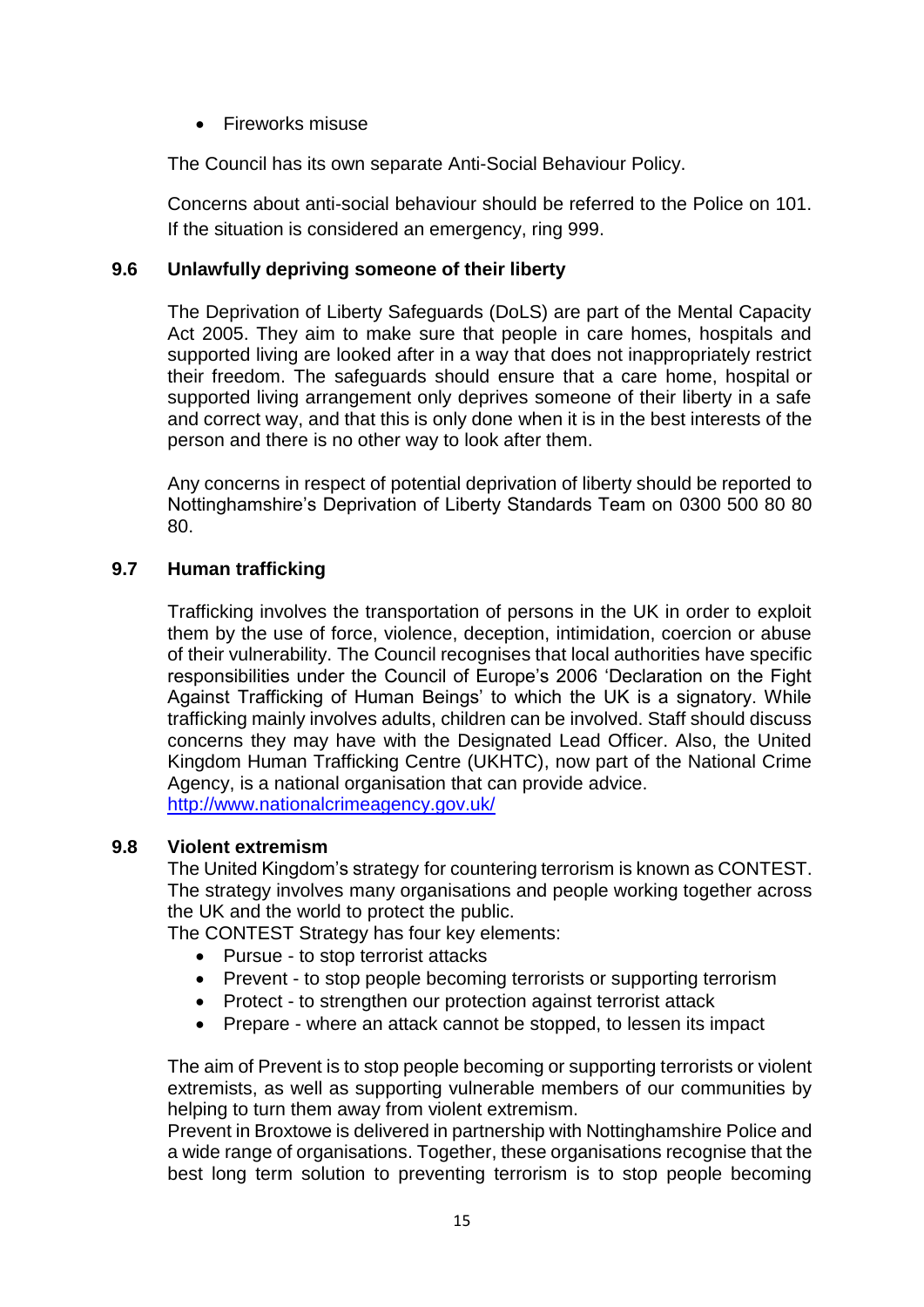terrorists in the first place. We will aim is to support local communities and institutions to challenge and reject the message of extremism.

As the UK faces a continuing threat from both international and domestic terrorism, no one is better placed than members of the public to notice extremist activity within their own community.

Violent extremist activity can be recognised in a variety of forms and just a few of them include:

- Giving out leaflets, displaying posters or distributing messages through social media that carry a violent extremist message
- Looking at violent extremist forums or websites, perhaps in internet cafes
- Extremist groups meeting in private or community centres
- Watching terrorist or violent extremist promotional videos.

If violent extremism is seen or suspected, it should be reported by phoning the confidential Anti-Terrorist Hotline on 0800 789 321 or email: [Prevent@nottinghamshire.pnn.police.uk](mailto:Prevent@nottinghamshire.pnn.police.uk)

For immediate threats, such as a suspicious package or vehicle **always call 999.**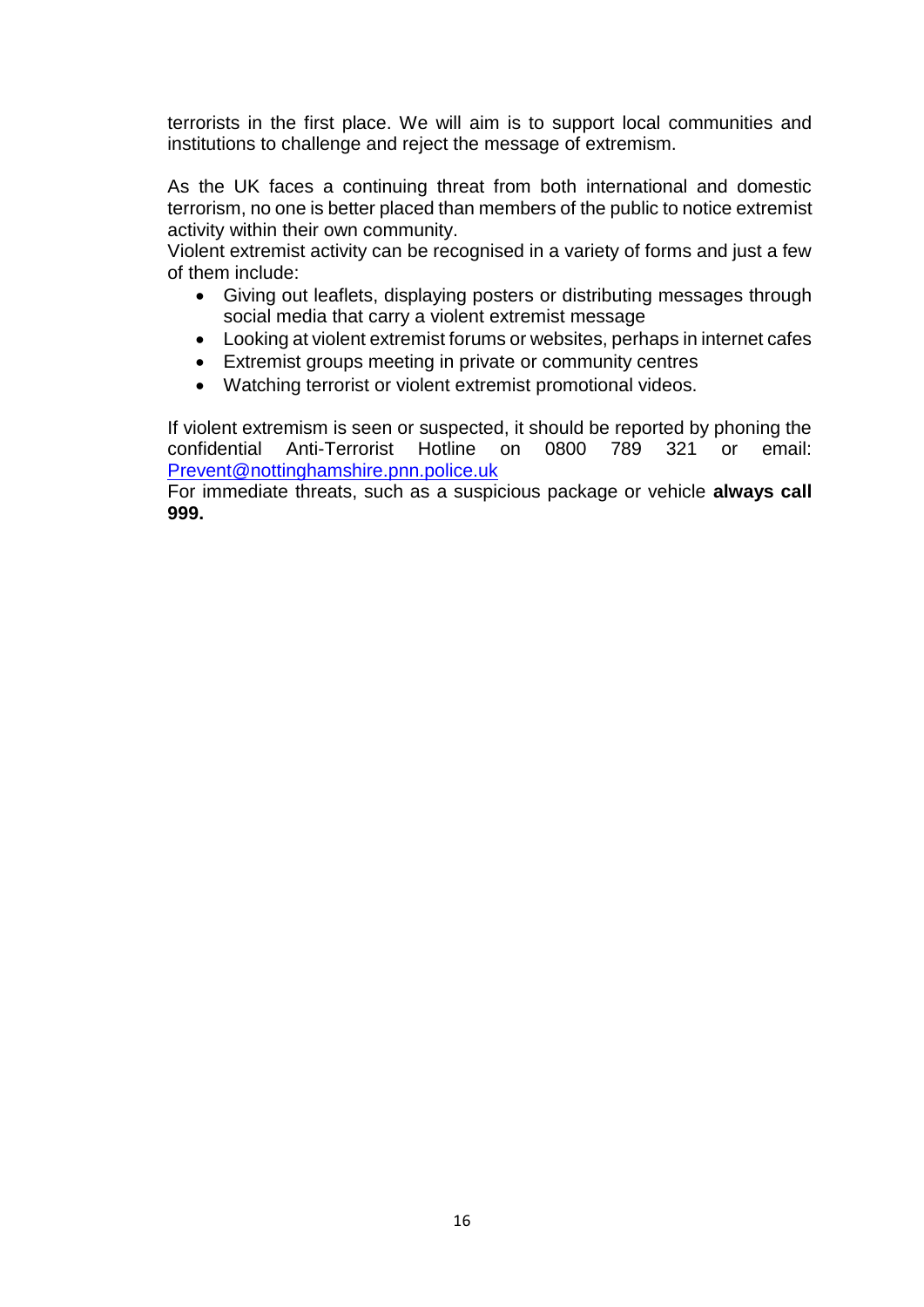# **APPENDIX A**

#### **ACTIONS TO TAKE WHERE POTENTIAL ABUSE OR NEGLECT IS DISCLOSED OR SUSPECTED**

## **All relevant forms are available on the intranet at Document Index / Safeguarding**

#### **1. Action by members of the public**

Any member of the public who contacts Broxtowe Borough Council with concerns should be advised that they must call Nottinghamshire County Council on **0300 500 80 80** as soon as possible to discuss those concerns. They can report anonymously.

However, if their concerns relate to a case of hoarding, details should be recorded and passed on in accordance with Item 6 in this Appendix.

#### **2. Action by staff in cases of emergency**

When you are first made aware of, or witness, a concern of abuse or neglect, your initial response must always be to the immediate health, safety and welfare of the adult at risk and anyone else at risk. Remember, this may include the alleged perpetrator.

In an emergency, you should contact the relevant emergency services (police, ambulance, and fire and rescue service) by dialling **999.** 

Wherever possible, establish with the adult at risk the action they wish you to take, if their wish is for the incident not to be reported however this is **NOT** a course of action which can be taken. Do not question the alleged victim any more than you need to in order to clarify what possible abuse has taken place.

Once the emergency services have been contacted, ensure that you inform the Council's Designated Lead Officer giving full details using the form at Appendix C as soon as possible.

All cases will be logged on a secure database by the Designated Lead Officer, along with details of relevant referrals and outcomes

#### **3. Action by staff in cases of non-emergency where there is no direct involvement**

It should be noted that in some circumstances, staff will have concerns about an adult but will not be in a position to speak with them. In these circumstances, the member of staff should carry out the following procedure:

Record all relevant details including

- Reason for concern
- Date, time and place of the incident or reason for concern
- Name and address of person
- D.O.B of person
- Appearance and behaviour of the adult at risk
- Any injuries observed
- Any other relevant information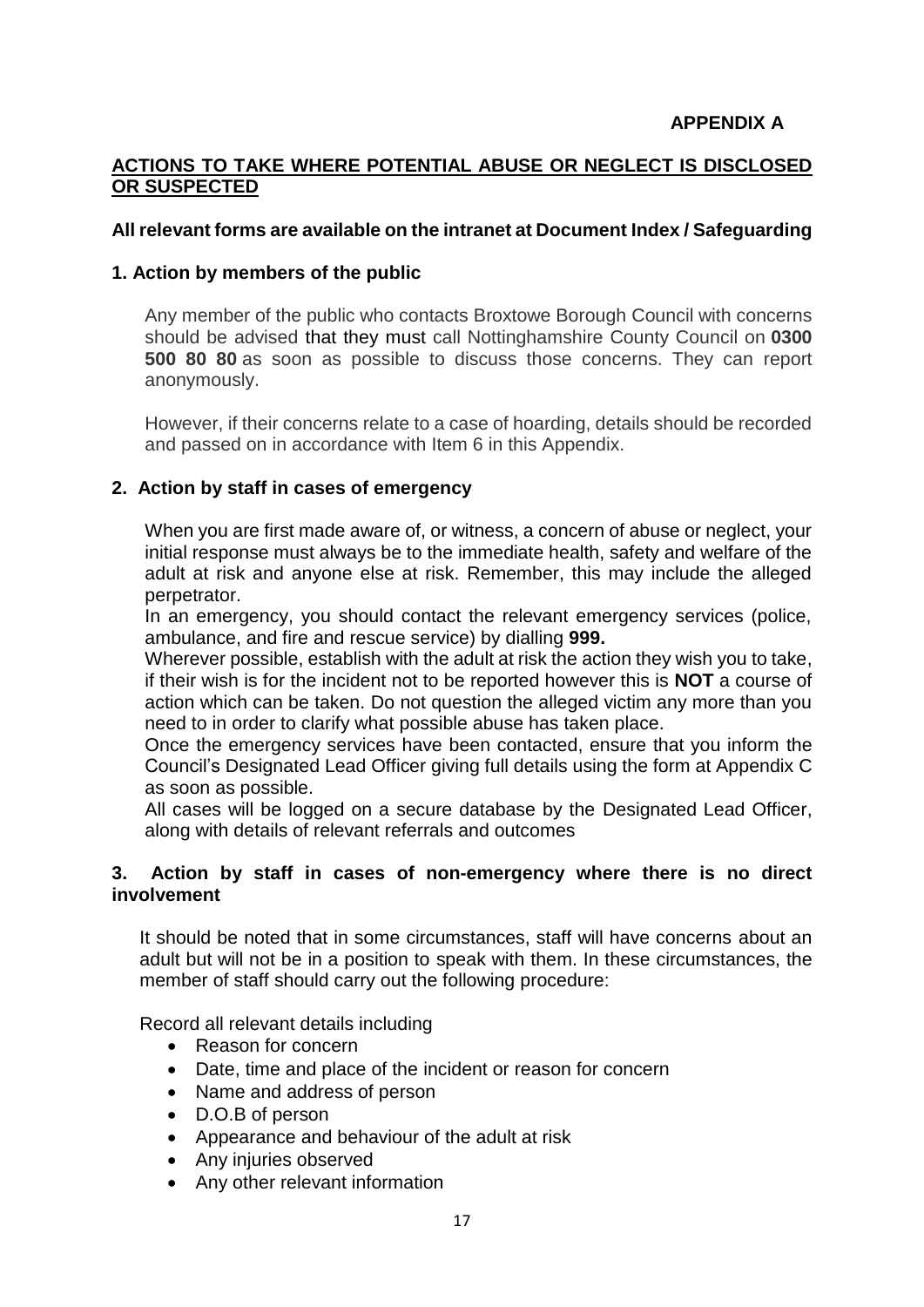The matter should be discussed with a Line Manager or the Designated Lead Officer and the form at Appendix C should be completed and e-mailed to the Council's Designated Lead Officer [spc@broxtowe.gov.uk](mailto:spc@broxtowe.gov.uk) The Designated Lead Officer will assess the situation and decide on the most appropriate course of action. This may be one or more of the following, however the list is not exhaustive:

- Advise that a referral to the Multi Agency Safeguarding Hub is made
- Advise that a referral to Nottinghamshire County Council is made
- Advise that a referral to another agency is made
- Advise that a referral to Broxtowe's Complex Cases Panel is made
- Request additional information to make a decision
- Take no action where there is insufficient information or grounds to take action

All cases will be logged on a secure database by the Designated Lead Officer, along with details of relevant referrals and outcomes

#### **4. Action by staff in cases where they become aware of potential abuse or neglect and are in a position to work with the adult at risk OR an adult discloses information**

If the case is not an emergency, check with the adult at risk whether other agencies are aware of them. Clarify the situation, but do not conduct an investigation; Adult Social Care are responsible for this.

Provide the adult at risk with information about the safeguarding process and how it could help to make them safer.

Obtain the views of the adult at risk about what has happened and what they want done about it.

Do not make any promises in respect of actions which may be taken.

Do not promise confidentiality – in some cases, as outlined below, other agencies will need to be informed about the situation, even if you have not been able to obtain the adult at risk's consent to do so.

If the adult at risk refuses to consent to the information being shared, this can be over-ridden if:

- $\bullet$  the case is very high risk
- there is coercion involved
- there are other individuals at risk (including other adults at risk or children)
- the alleged abuser is an adult at risk
- the victim appears to lack the mental capacity to act. If the adult at risk does not have the capacity to make decisions for themselves, any actions taken or decisions made on their behalf must be made in their best interests
- a serious crime has been committed
- staff are implicated (in which case the information will only be shared with the Human Resources Team).

Explain that you have a duty to tell your manager or other designated person, and that their concerns may be shared with others who could have a part to play in safeguarding them;

Reassure them that they will be involved in decisions about what will happen; Explain that you will try to take steps to protect them from further abuse or neglect;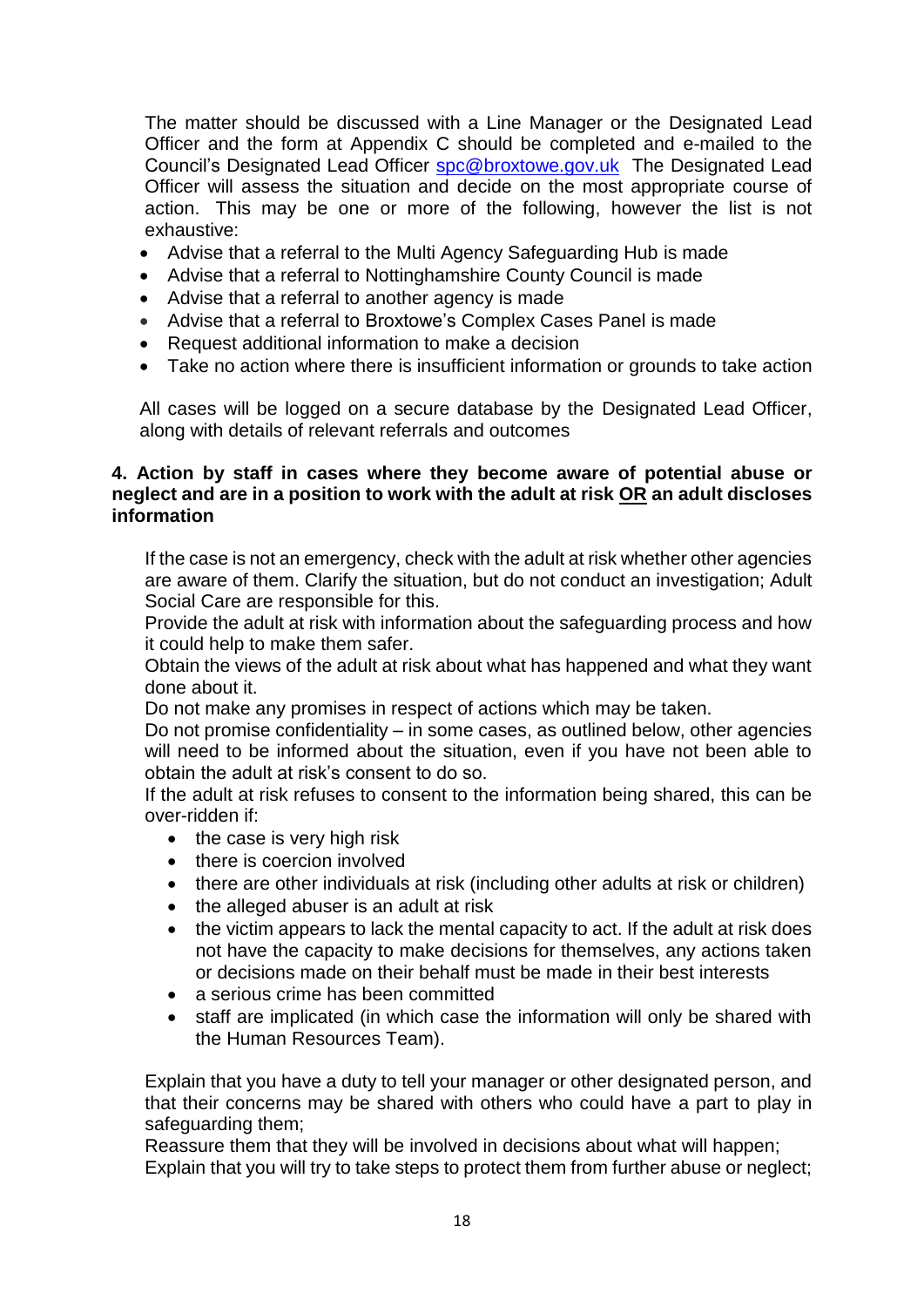If they have specific communication needs, provide support and information in a way that is most appropriate to them;

Do not be judgemental or jump to conclusions;

Do not discuss the concern with the person alleged to have caused harm or anyone else, unless the immediate welfare of the adult at risk makes this unavoidable (or you are Whistleblowing – see 5 below).

Make an accurate record at the time, or immediately after, including:

- Name, address, date of birth (if known), gender.
- Details of person's General Practitioner (if known)
- Date, time and place of the incident
- Exactly what the adult at risk said, using their own words (their account) about the abuse and how it occurred or exactly what has been reported to you
- Appearance and behaviour of the adult at risk
- Any injuries observed
- Name and signature of the person making the record
- If you witnessed the incident, write down exactly what you saw.

It is vital that a written record of any incident or allegation of crime is made as soon as possible after the information is obtained, and made available to the referrer. Written records must reflect, as accurately as possible, what was said and done by the people initially involved in the incident either as a victim, alleged perpetrator or potential witness. The notes must be kept safe as it may be necessary to make records available as evidence and to disclose them to a court.

If the person is not living in in a property owned by Broxtowe Borough Council, the officer should complete an Adults at Risk Check list (Appendix C) to assist in collecting the information needed for a referral. Where advice is required the officer should contact the Designated Lead Officer or email the request to [spc@broxtowe.gov.uk](mailto:spc@broxtowe.gov.uk) attaching the completed form and any other supporting information. The Designated Lead Officer will review the information and advise on the most appropriate course of action. This may be one or more of the following, however the list is not exhaustive:

- Advise to make a referral to the Multi Agency Safeguarding Hub
- Advise to make a referral to Nottinghamshire County Council Social **Services**
- Advise to make a referral to another agency
- Advise to make a referral to Broxtowe's Complex Cases Panel
- Advise to request additional information
- Take no action where there is insufficient information or grounds to take action

If the person is living in a property owned by Broxtowe Borough Council, the officer should complete an Adults at Risk Referral Form (Appendix C) and forward this to the Retirement Living Manager at [hlc@broxtowe.gov.uk](mailto:hlc@broxtowe.gov.uk) who will decide on and take the most appropriate course of action. This may be one or more of the following, however the list is not exhaustive: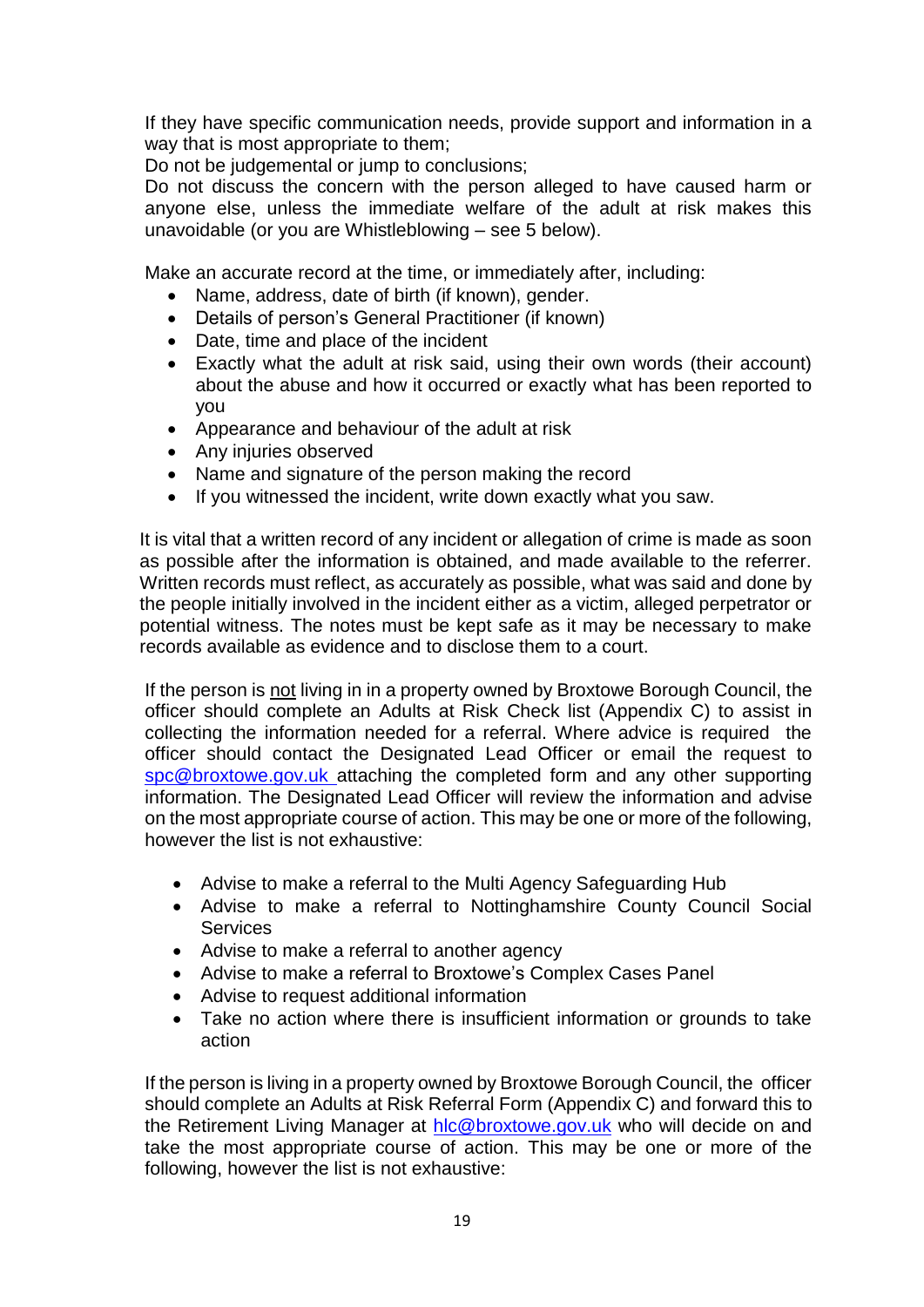- Make a referral to the Multi Agency Safeguarding Hub
- Make a referral to Nottinghamshire County Council Social Services
- Make a referral to another agency
- Make a referral to Broxtowe's Complex Cases Panel

The Retirement Living Manager will then ensure the details are passed to the Designated Lead Officer who will log all cases on a secure database.

If staff are unsure about how to handle the case, they should contact the Chief Communities Officer, who is the Council's Designated Lead Officer, on Ext 3492. If the Chief communities Officer is unavailable, children are involved, or located at the scene of suspected abuse, the matter should be reported directly to the Multi Agency Safeguarding Hub (MASH).

#### **5 Allegations Against Staff**

Adults at risk are particularly vulnerable to the actions of employees who wilfully or otherwise disregard legislative guidance or regulations, local Safeguarding Board decisions or Borough Council guidance and policy. Every individual has a responsibility for raising concerns about unacceptable practice or behaviour, including when a colleague is the source of concern. If this is the case, the procedure in the Council's Whistleblowing Policy should be followed. Further advice can be obtained from the Council's Human Resources Manager on Ext 3552.

Staff should voice their concerns, suspicions or uneasiness as soon as they feel they can. The earlier a concern is expressed, the easier and sooner action can be taken.

#### **6 Cases of hoarding**

Cases of hoarding should be referred by e-mail to the Senior Private Sector Housing Officer at [health@broxtowe.gov.uk](mailto:health@broxtowe.gov.uk) if the adult is a private tenant or an owner occupier, or to the Housing Operations Manager at [hlc@broxtowe.gov.uk](mailto:hlc@broxtowe.gov.uk) if the adult is a council tenant. These officers will take appropriate action under the agreed Hoarding Protocol, as well as advising the Council's Designated Lead Officer.

#### **7 Referrals straight to the Complex Cases Panel**

Some staff will be more familiar with details of procedures than others and be fully aware of when a referral should go straight to the Complex Cases Panel as it is not a safeguarding issue. In such cases, the Complex Cases Panel referral form (Appendix D) should be completed and forwarded to the Retirement Living Manager or Tenancy and Estates Manager in Housing if it involves a Broxtowe Borough Council owned property and to the Chief Communities Officer in other cases.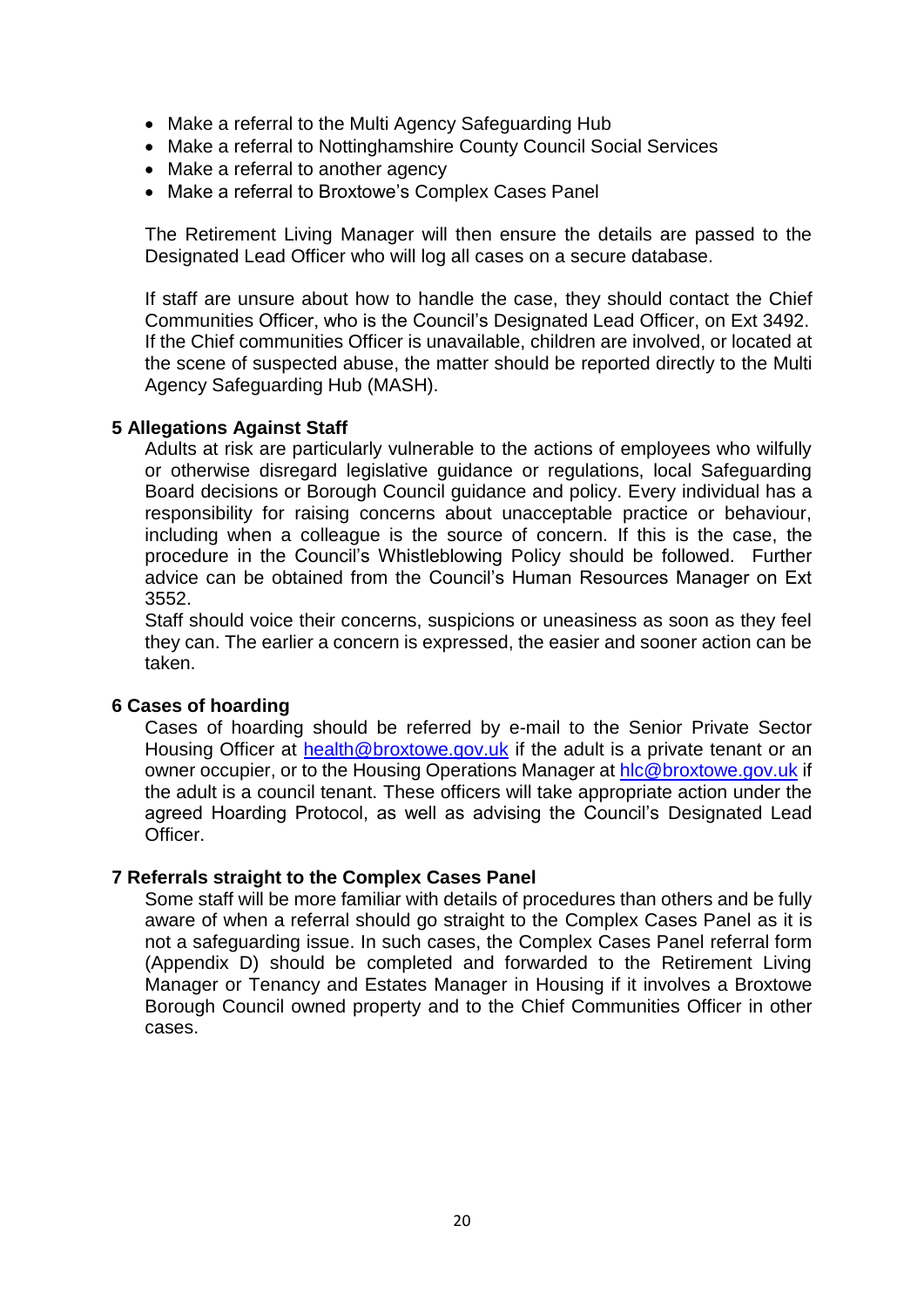## **APPENDIX B**

#### **CONTACTS**

# **Multi Agency Safeguarding Hub (MASH)**

Monday to Thursday 8.30am to 5.00pm Friday 8.30am to 4.30pm Tel: 0300 500 80 90 E mail: [mash.safeguarding@nottscc.gov.uk](mailto:mash.safeguarding@nottscc.gov.uk)

Postal address: MASH, Piazza, Little Oak Drive, Sherwood Business Park, Annesley, Nottinghamshire NG15 0DR

#### **Nottinghamshire County Council Referrals 0300 500 80 80**

#### **Police**

Tel: 999 (emergencies) 101 (non-emergencies)

#### **Broxtowe Borough Council**

Safeguarding Adults Designated Lead Officer Chief Communities Officer Tel 0115 917 3492

Human Resources Manager Tel 0115 917 3552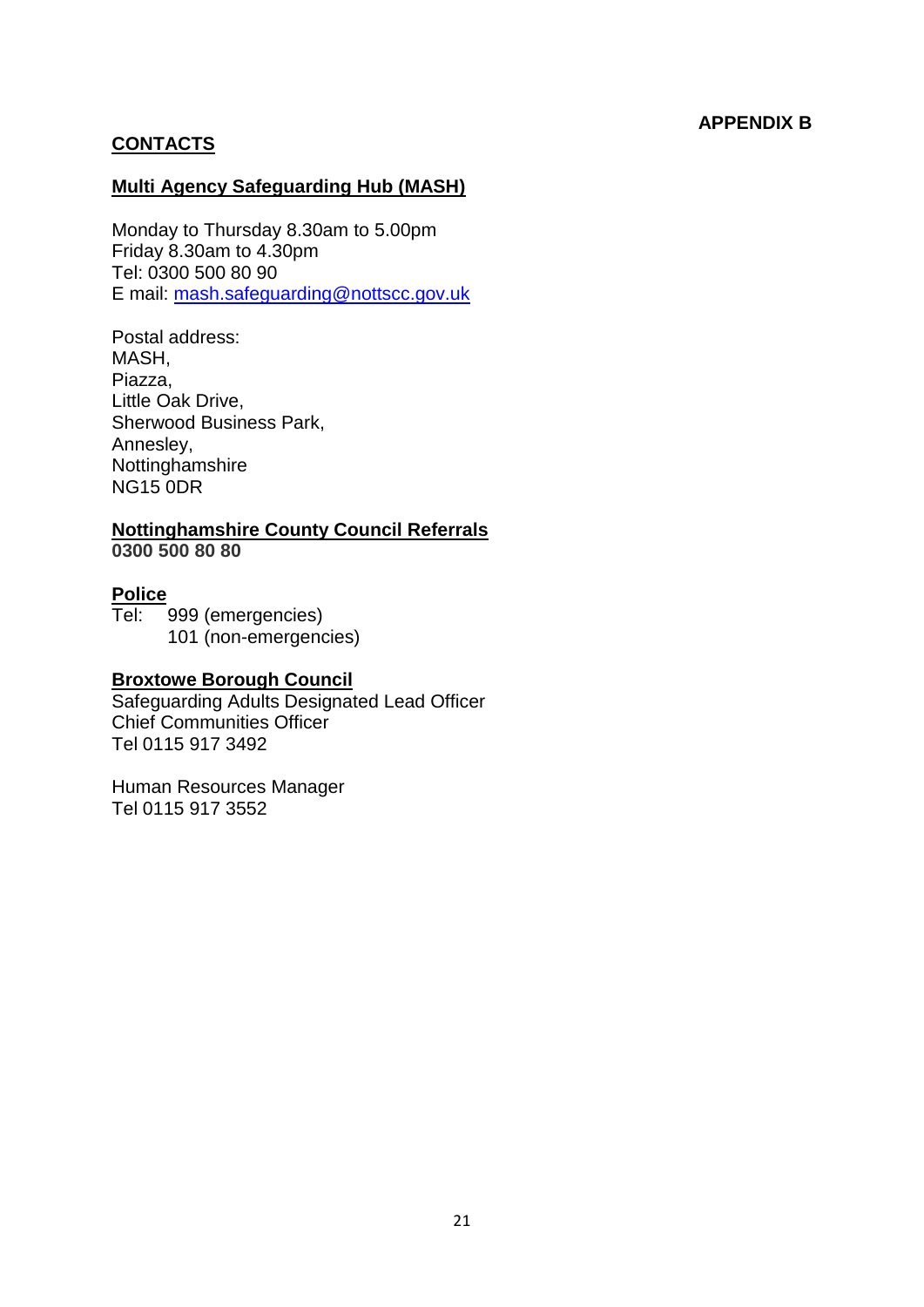# **APPENDIX C**

# **Adult at Risk Check List**

This pro forma is to assist you in gathering all of the relevant details prior to making a referral. If answers to any of the questions are not known, simply enter N/K

| <b>Details of Vulnerable Adult</b>                   |                                 |                    |                                                                |  |                         |                                 |
|------------------------------------------------------|---------------------------------|--------------------|----------------------------------------------------------------|--|-------------------------|---------------------------------|
| Name                                                 |                                 |                    |                                                                |  | Date of Birth           |                                 |
| <b>Address</b>                                       |                                 |                    |                                                                |  |                         |                                 |
|                                                      |                                 |                    |                                                                |  |                         |                                 |
| Service User ID/                                     |                                 |                    |                                                                |  | Gender                  | M<br>F                          |
| Episode ID                                           |                                 |                    |                                                                |  |                         |                                 |
| Date of Referral                                     |                                 |                    |                                                                |  |                         |                                 |
|                                                      |                                 |                    | Has a referral been made about this vulnerable adult before?   |  |                         | Y<br>N                          |
|                                                      |                                 |                    | Has a referral been made about this service/provider before?   |  |                         | Y<br>N                          |
|                                                      |                                 |                    | Has a referral been made about the alleged perpetrator before? |  |                         | N<br>Y                          |
| <b>Clients Ethnic Origin</b><br><b>Black African</b> |                                 |                    | <b>Black Caribbean</b>                                         |  | Mixed White and Asian   |                                 |
| Bangladeshi                                          |                                 | Chinese            |                                                                |  |                         | Mixed White and Black African   |
| Indian                                               |                                 | Pakistani          |                                                                |  |                         | Mixed White and Black Caribbean |
| <b>White British</b>                                 |                                 | <b>White Irish</b> |                                                                |  | Mixed White and Chinese |                                 |
| <b>Other Asian</b>                                   |                                 | <b>Other Black</b> |                                                                |  | Other Mixed background  |                                 |
| <b>Other White</b>                                   |                                 |                    | Other Ethnic group                                             |  |                         |                                 |
| <b>Vulnerable Adults Client Group</b><br>Over 65s    |                                 |                    | <b>Learning Disability</b>                                     |  |                         | Physical Disability             |
|                                                      | <b>Mental ill Health Issues</b> |                    | <b>Substance Misuse</b>                                        |  | Deaf                    |                                 |
| <b>Blind</b>                                         |                                 |                    | HIV/Aids                                                       |  | Carer                   |                                 |
|                                                      |                                 |                    | Is the Vulnerable Adult known to other agencies:               |  |                         |                                 |
| Yes                                                  |                                 |                    | If yes please provide details:                                 |  |                         |                                 |
| No                                                   |                                 |                    |                                                                |  |                         |                                 |

**Is the Vulnerable Adult from another District / Authority:**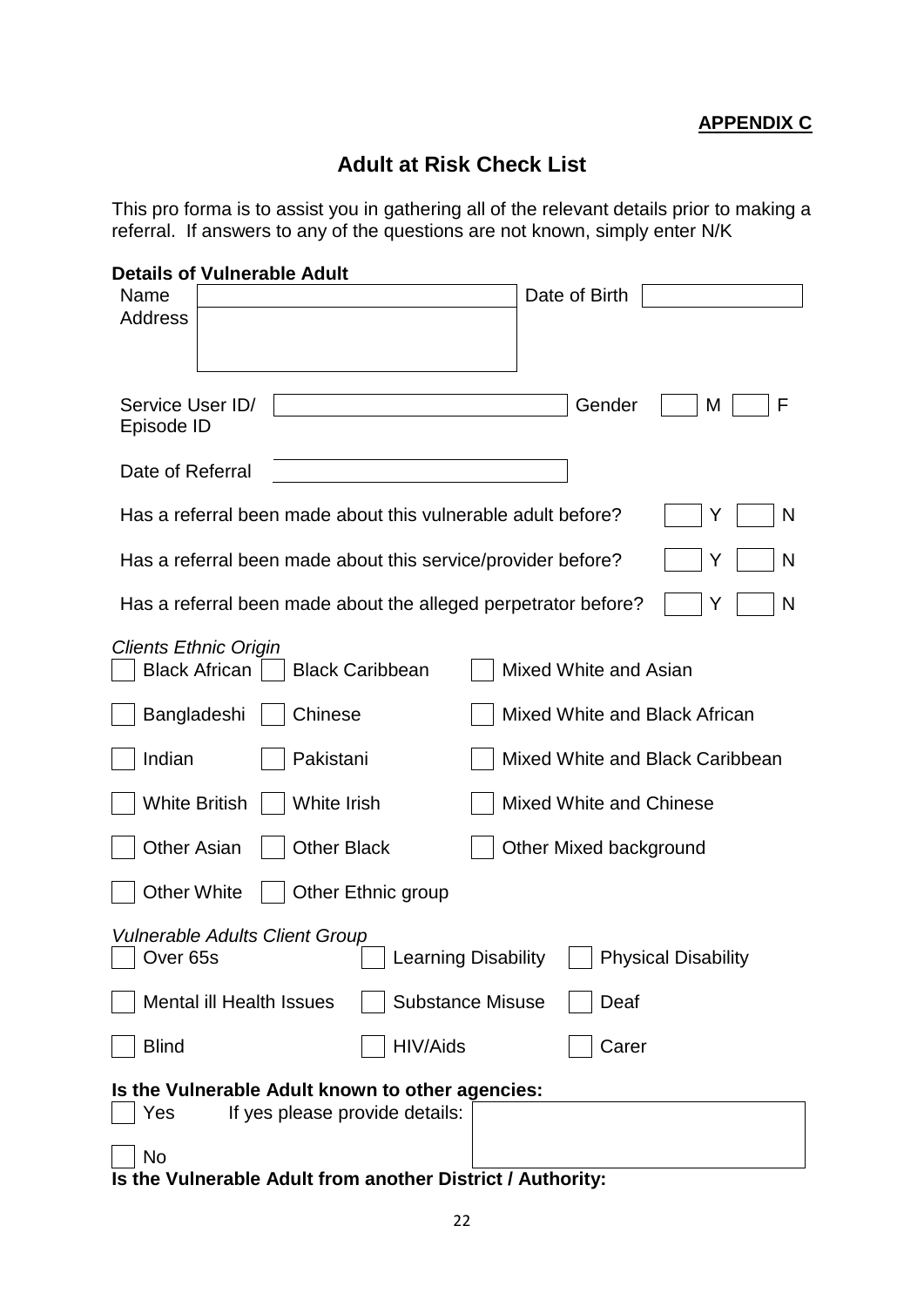| Yes                        | If yes please provide details:        |                                    |
|----------------------------|---------------------------------------|------------------------------------|
| No                         |                                       |                                    |
|                            | Details about the Allegation of Abuse |                                    |
| Source of Alert<br>Partner | <b>Main Family Carer</b>              | <b>Other Family Member</b>         |
| <b>Paid Carer</b>          | <b>Other Service User</b>             | <b>Vulnerable Adult themselves</b> |
| Friend                     | <b>Formal Advocate</b>                | Acute Hospital (including A&E)     |
| GP                         | <b>Service Provider</b>               | Independent Healthcare Provider    |
| Volunteer                  | <b>General Hospital</b>               | <b>Healthcare Commission</b>       |
| Police                     | <b>Social Services</b>                | Specialist/Community Hospital      |
| Other PCT                  | Neighbour                             | <b>Alleged Perpetrator</b>         |
| Complaints                 | Prison/Probation                      | Domestic Violence Unit             |
| <b>CSCI</b>                | <b>Voluntary Agency</b>               | Counsellor/Therapist               |
| Anonymous                  | Member of Public                      | Other (please specify):            |

#### *Location of Abuse*

| <b>Residential Home</b>                  | Independent Healthcare                 |
|------------------------------------------|----------------------------------------|
|                                          |                                        |
| <b>General Hospital</b>                  | <b>Sheltered Accommodation</b>         |
|                                          |                                        |
| <b>Nursing Care Home</b>                 | Supported Accommodation                |
|                                          |                                        |
| <b>Acute Hospital</b>                    | Day Centre/Service                     |
|                                          |                                        |
| <b>Public Place</b>                      | <b>College/Adult Education/Work</b>    |
|                                          |                                        |
| <b>Vulnerable Adults' Own Home</b>       | <b>Vulnerable Adults' Parents Home</b> |
|                                          |                                        |
| <b>Vulnerable Adults' Relatives Home</b> | <b>Alleged Perpetrators' Home</b>      |
|                                          |                                        |
| <b>Specialist/Community Hospital</b>     | <b>Adult Placement Scheme</b>          |
|                                          |                                        |
|                                          | Other (please specify):                |
|                                          |                                        |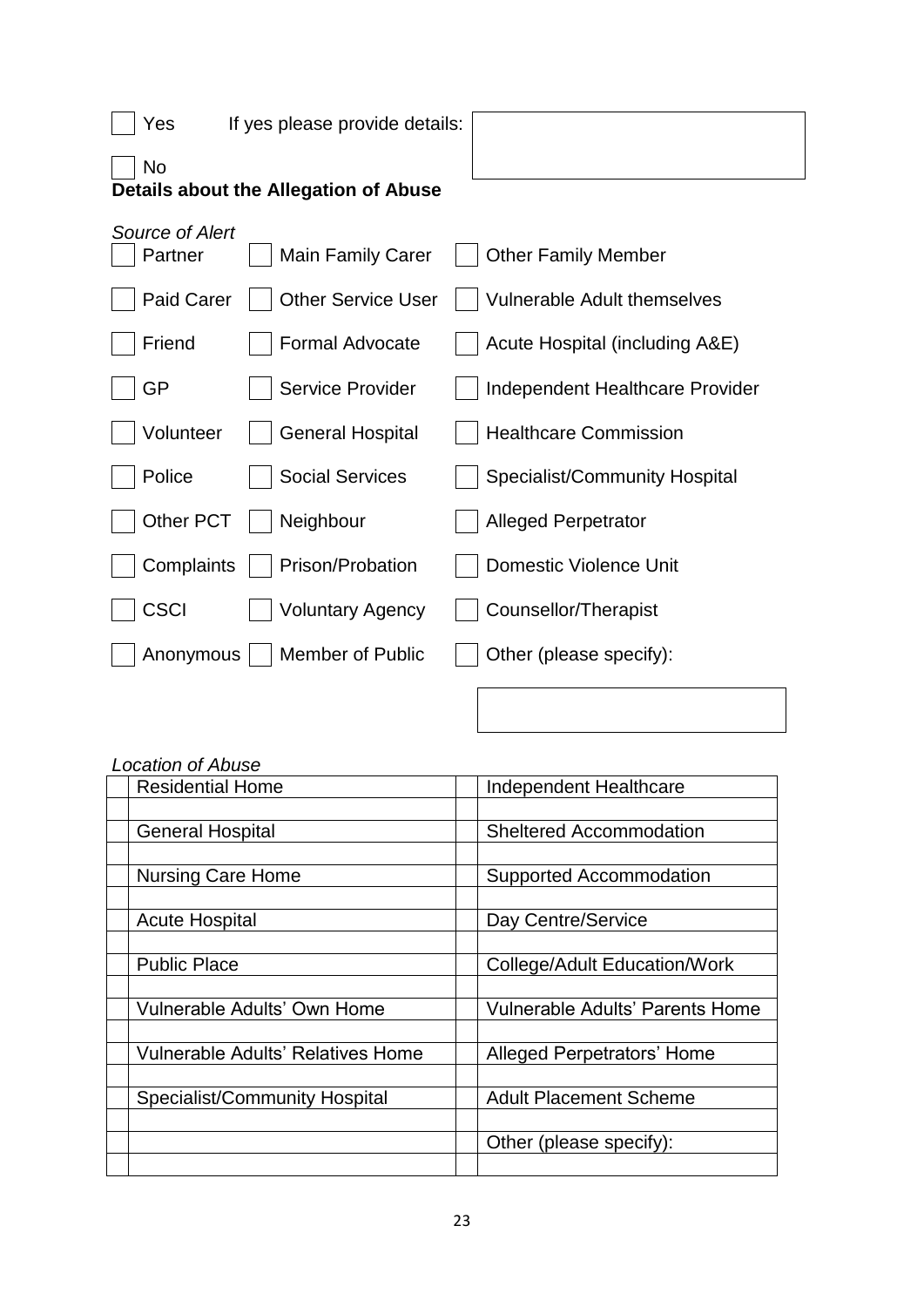| Type of Abuse<br>Discriminatory                              | Psychological                                                                                | Sexual                                               |       |
|--------------------------------------------------------------|----------------------------------------------------------------------------------------------|------------------------------------------------------|-------|
| Financial                                                    | Physical                                                                                     | <b>Neglect and Acts of Omission</b>                  |       |
| Date and time of<br>Incident:                                |                                                                                              |                                                      |       |
| Brief description of<br>the allegation /<br>abuse:           |                                                                                              |                                                      |       |
| Details about the alleged perpetrator                        |                                                                                              |                                                      |       |
| Name                                                         |                                                                                              | Telephone                                            |       |
| <b>Address</b>                                               |                                                                                              |                                                      |       |
| Age<br>18-30<br>$-18$                                        | $31 - 40$<br>41-50                                                                           | 51-60<br>61-70<br>71-80                              | $80+$ |
| Gender<br>M                                                  | F                                                                                            |                                                      |       |
| <b>Alleged Perpetrator</b><br>Partner                        | <b>Main Family Carer</b>                                                                     | <b>Other Family Member</b>                           |       |
| Friend                                                       | Stranger                                                                                     | <b>Other Service User</b>                            |       |
| Neighbour                                                    | Unknown                                                                                      | Volunteer/Befriender                                 |       |
|                                                              | Institution staff (residential home, domiciliary,<br>nursing home, prison, secure units etc) | Other Professional (Nurse,<br>GP, Social Worker etc) |       |
| Actions against the alleged<br>perpetrator (suspension etc): |                                                                                              |                                                      |       |
| <b>Details of the Referrer</b><br>Name                       | Telephone                                                                                    |                                                      |       |
| email                                                        |                                                                                              |                                                      |       |
| Job title:                                                   |                                                                                              |                                                      |       |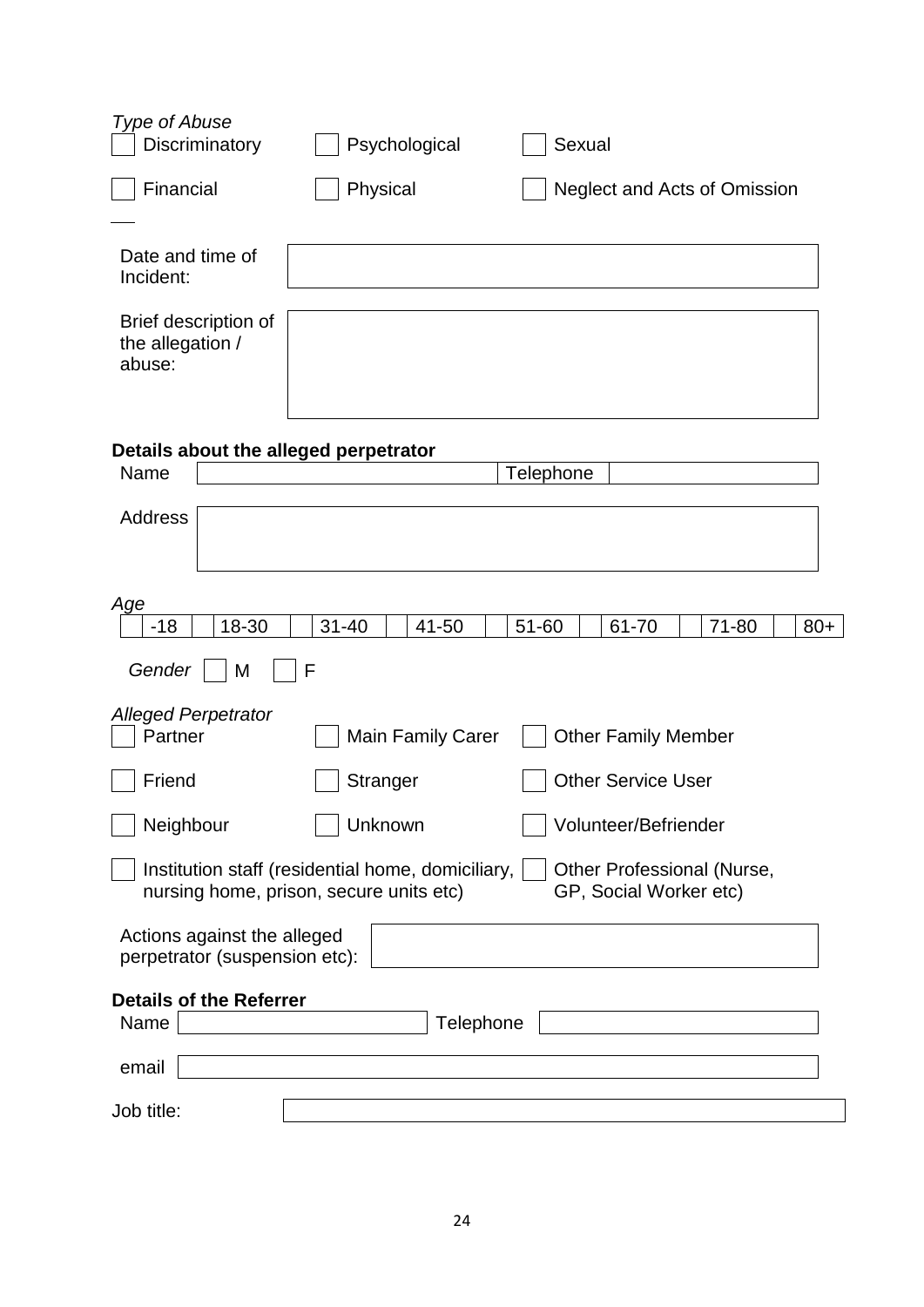I agree to the above information being shared by Broxtowe Borough Council, both internally and with appropriate partner agencies, in order that appropriate referrals can be made in respect of my care and support needs.

……………………………………………………………………………………………….. Signature of adult thought to be at risk

Forward the completed form to the Designated Lead officer [spc@broxtowe.gov.uk](mailto:spc@broxtowe.gov.uk)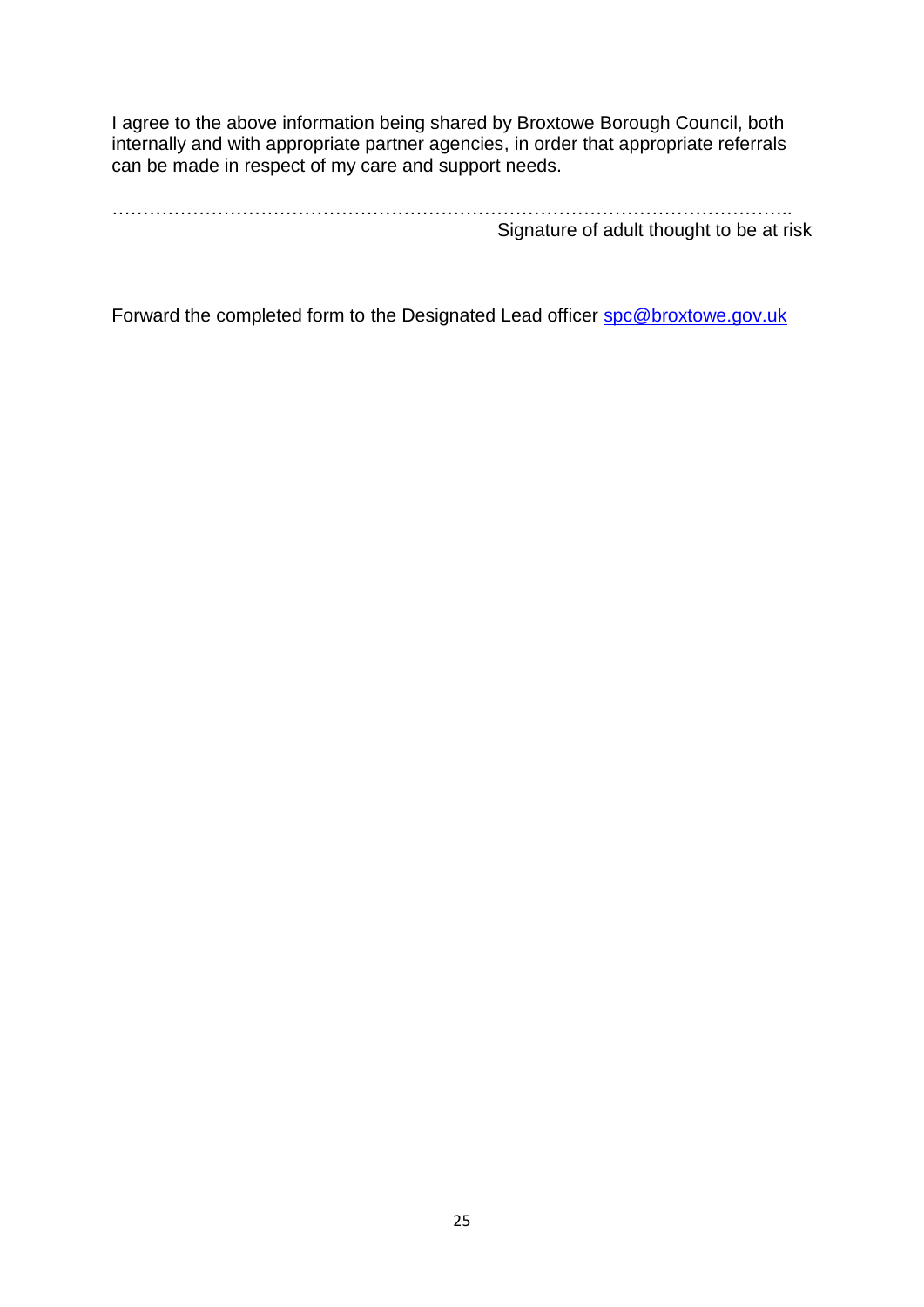# **BROXTOWE COMPLEX CASE PANEL REFERRAL FORM**

# **Agencies with access to ECINs**

- 1. Upload the completed referral form to a **Report** entitled **CCP REFERRAL** ensuring that the **ECINs consent form OR the CCP Data Sharing Form** sections are **completed and signed**.
- 2. Link the **Report** to the individuals **Case** and **Profile**
- 3. For referrals where they are a **victim of ASB** the **ASB Risk Assessment**  (found in the Profile Assessments tab) **MUST** also be completed
- 4. Give **access** to both the **CASE** and **REPORT** to **"Broxtowe CCP Group" in**  the team access section
- 5. Send a message through ECINs or an email including the **CASE NUMBER** to **Marice Hawley** and **Debbie Griffiths** to inform them a case has been referred

#### **Agencies without access to ECINs**

6. EMAIL the completed form ensuring that the **ECINs consent form OR the CCP Data Sharing Form** sections are **completed and signed** to **[spc@broxtowe.gov.uk](mailto:spc@broxtowe.gov.uk) and [marice.hawley@broxtowe.gov.uk](mailto:marice.hawley@broxtowe.gov.uk)** 

| please note: referrals and updates from agencies with access to ECINs can |  |
|---------------------------------------------------------------------------|--|
| only be accepted through the ECINs system                                 |  |

# **\*ALL SECTIONS ARE MANDATORY \***

| <b>Date</b>                        | <b>BBC Case number</b>                                |  |  |
|------------------------------------|-------------------------------------------------------|--|--|
| <b>Name</b>                        | <b>ECINs Profile Number</b>                           |  |  |
|                                    | <b>ECINs Case Number</b>                              |  |  |
| DOB /approx. age                   |                                                       |  |  |
| <b>Address</b>                     | <b>SIGNED CONSENT</b>                                 |  |  |
|                                    |                                                       |  |  |
| <b>Tenancy Type</b>                | <b>YES</b>                                            |  |  |
|                                    |                                                       |  |  |
| Name of RSL/Landlord               | NO (CCP Data Sharing section has been                 |  |  |
|                                    | completed)                                            |  |  |
|                                    |                                                       |  |  |
| <b>Phone Number</b>                |                                                       |  |  |
|                                    |                                                       |  |  |
| <b>ASB Victim</b><br><b>YES/NO</b> | <b>YES/NO</b><br><b>ASB Risk Assessment completed</b> |  |  |
|                                    |                                                       |  |  |
| <b>Referred by Officer/ Agency</b> | Yes/No<br><b>Repeat Referral</b>                      |  |  |
|                                    |                                                       |  |  |
| <b>Risk Factors to Officers</b>    |                                                       |  |  |
|                                    |                                                       |  |  |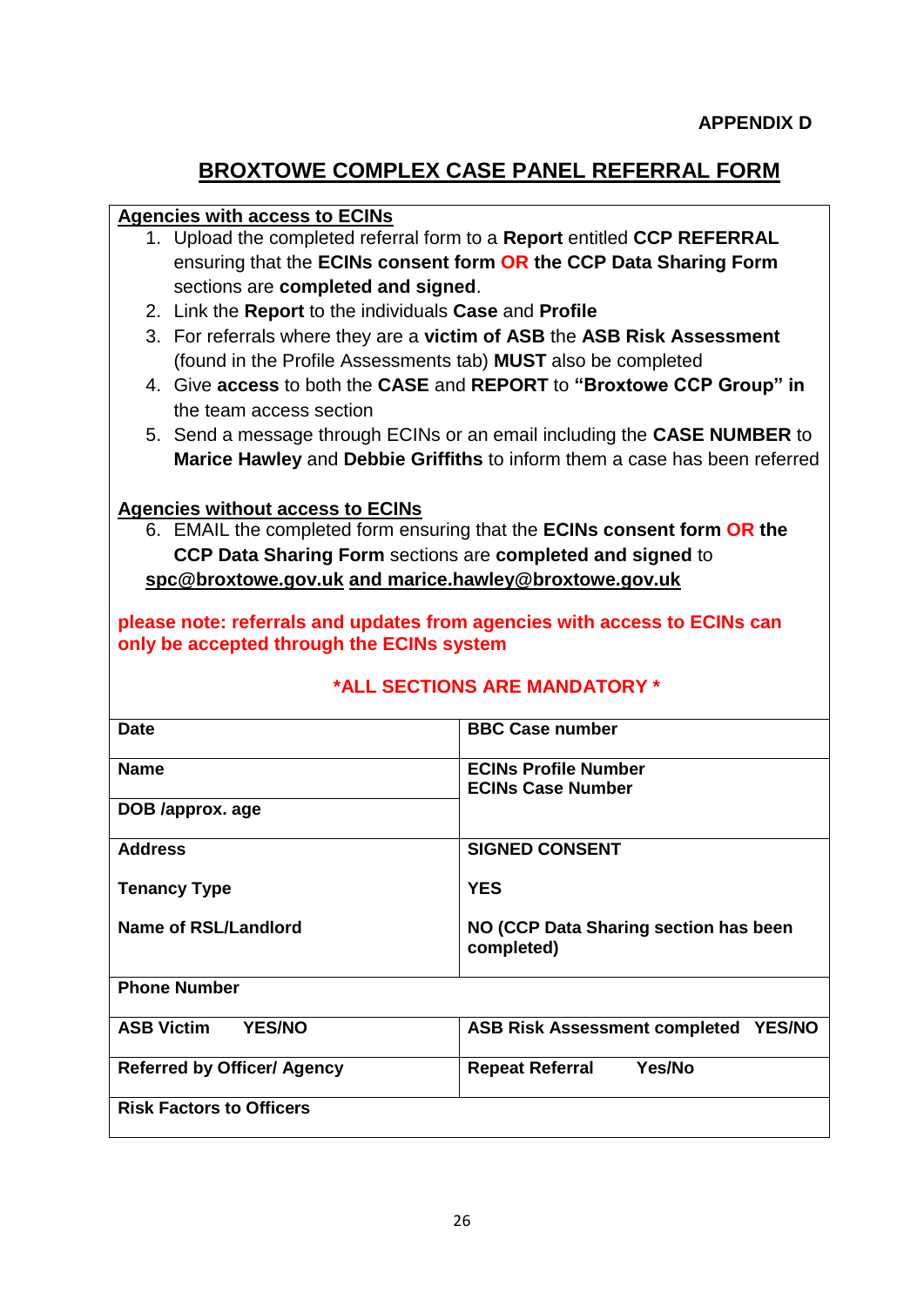| <b>NATURE OF VULNERABITY -</b><br>FULL INFORMATION OF PRE EXISTING VULNERABILITY AND WHAT HAS HAPPENED<br>RECENTLY TO INCREASE VULNERABILITY MUST BE PROVIDED |                |  |  |  |
|---------------------------------------------------------------------------------------------------------------------------------------------------------------|----------------|--|--|--|
|                                                                                                                                                               |                |  |  |  |
|                                                                                                                                                               |                |  |  |  |
|                                                                                                                                                               |                |  |  |  |
|                                                                                                                                                               |                |  |  |  |
|                                                                                                                                                               |                |  |  |  |
|                                                                                                                                                               |                |  |  |  |
|                                                                                                                                                               |                |  |  |  |
|                                                                                                                                                               |                |  |  |  |
|                                                                                                                                                               |                |  |  |  |
|                                                                                                                                                               |                |  |  |  |
|                                                                                                                                                               |                |  |  |  |
|                                                                                                                                                               |                |  |  |  |
|                                                                                                                                                               |                |  |  |  |
|                                                                                                                                                               |                |  |  |  |
| What does the person want to happen?                                                                                                                          |                |  |  |  |
|                                                                                                                                                               |                |  |  |  |
| Agency Involvement (please add any agencies                                                                                                                   | <b>Contact</b> |  |  |  |
| involved in the case and their contact details)                                                                                                               |                |  |  |  |
|                                                                                                                                                               |                |  |  |  |
|                                                                                                                                                               |                |  |  |  |
|                                                                                                                                                               |                |  |  |  |
|                                                                                                                                                               |                |  |  |  |

## **Tell Us About You**

We want to make sure that our services are provided fairly and to those who need them. The information collected helps us get a picture of who contacts us, uses or does not access our services, so will help us improve what we provide and reduce potential barriers to access.

#### **Gender**

How would you best describe your gender?

- $\Box$ Male
- Female
- Another way
- □Prefer not to say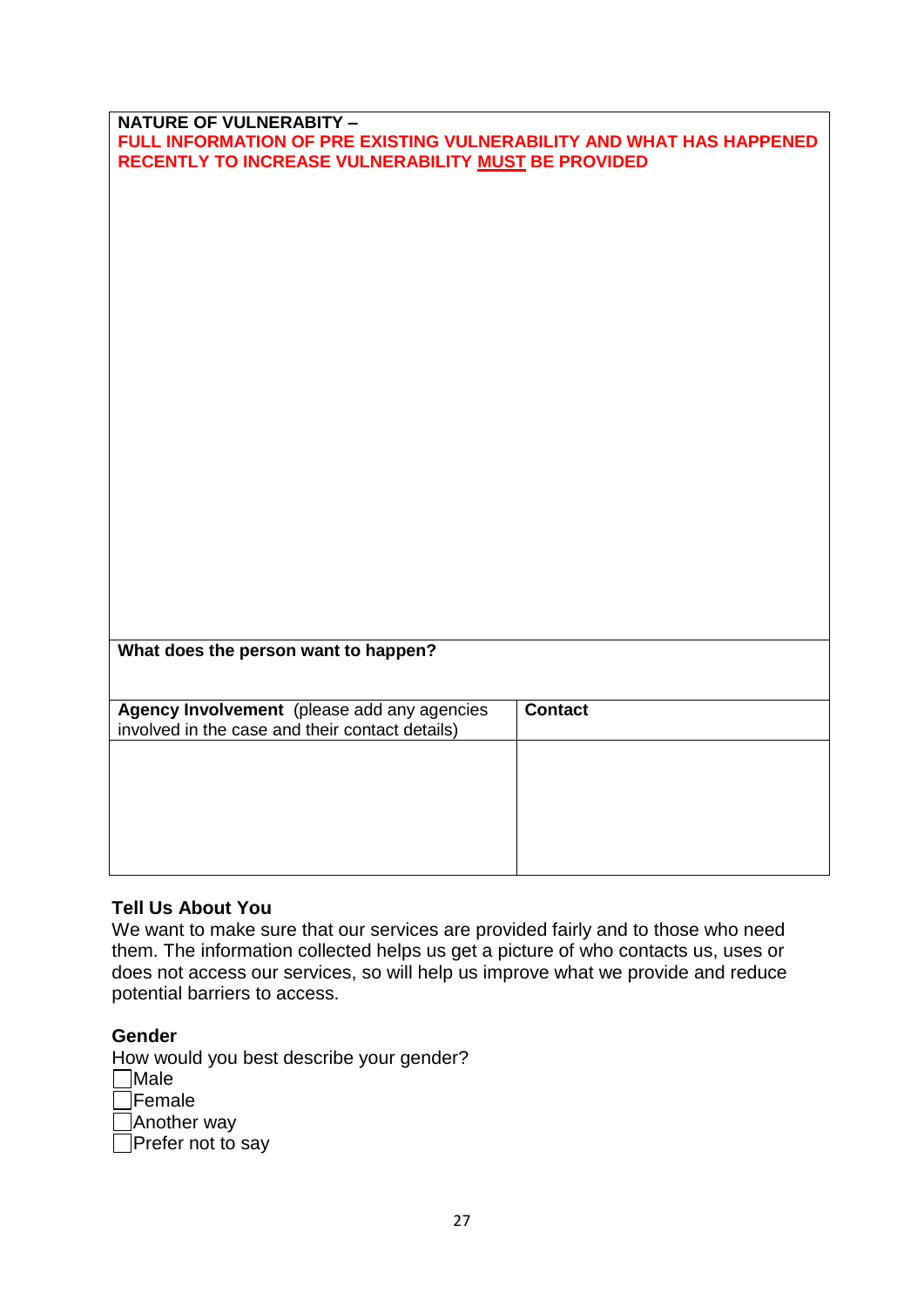# **Age**

Which of the following age groups do you belong to?

18-24

25-29

 $\sqrt{30-44}$ 

 $745 - 59$ 

 $\sqrt{60-64}$ 

 $\overline{\phantom{0}}$ 65+

# **Ethnicity**

**White** 

English/Welsh/Scottish/Northern Irish/British

 $\exists$ Irish

Gypsy or Irish Traveller

Any other White background

Mixed/multiple ethnic groups

White and Black Caribbean

White and Black African

White and Asian

Any other mixed/multiple ethnic background

Asian or Asian British

Indian

Pakistani

Bangladeshi

Chinese

Any other Asian background

Black/African/Caribbean/Black British

African

Caribbean

| Any other Black/African/Caribbean background |  |
|----------------------------------------------|--|
|----------------------------------------------|--|

Other ethnic groups Arab  $\Box$  Any other ethnic group

Are your day to day activities limited because of a health problem which has lasted or is expected to last at least 12 months?

|            | Yes, limited a lot    |  |
|------------|-----------------------|--|
|            | Yes, limited a little |  |
| <b>INo</b> |                       |  |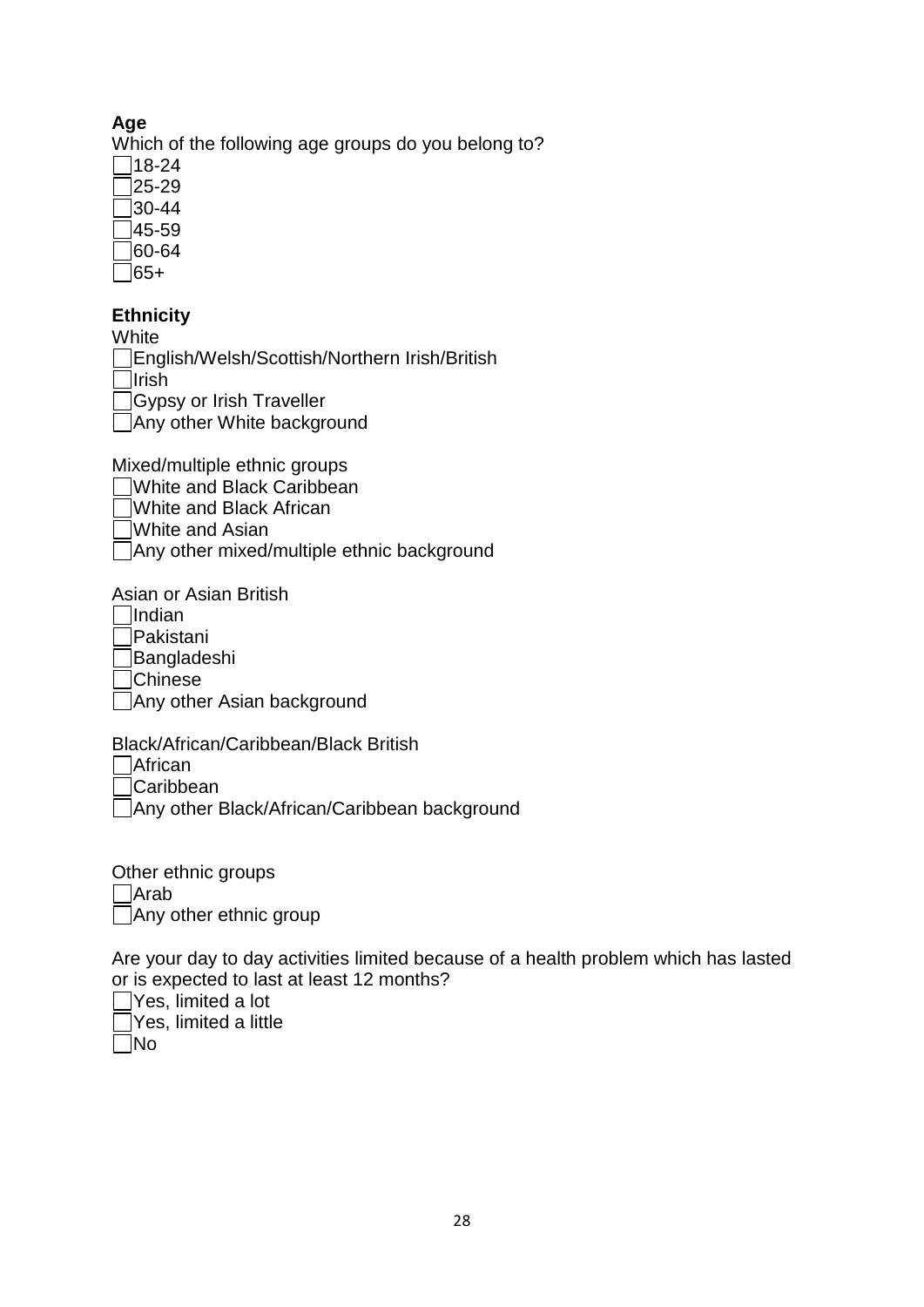# **CONSENT TO SHARE WITH PARTNER AGENCIES**

Any information disclosed and recorded within the context of this contact will be held in accordance with the Data Protection Act 1998.

This consent is to share with partner agencies for the purpose of keeping you and other people safe, supporting victims of crime, protecting your well-being, taking action against perpetrators and preventing further victimisation and offending.

#### **Where there is a legal safeguarding duty towards children and vulnerable adults, appropriate referrals will be made regardless of consent.**

The types of organisations that we will share information with are victims' services, relevant specialist crime services and support groups (e.g. hate crime support), local authorities, housing providers, social care providers, health services (including mental health services), criminal justice agencies including the Police and Prison services, restorative justice services, domestic abuse services, statutory public bodies such as the Fire Service, anti-social behaviour and community protection services and education providers (this is not an exhaustive list).

Consent from the person believed to be at risk or their parent/guardian should always be sought and recorded.

Consent can be withdrawn at any time and the process for doing so.

#### **Is consent given for information to be shared with partner agencies?**

**Consent given Yes No No No N** 

Unable to consent **COMPLETE CCP DATA SHARING FORM** 

| Signature of person at risk | <b>Date</b> |
|-----------------------------|-------------|
|                             |             |
|                             |             |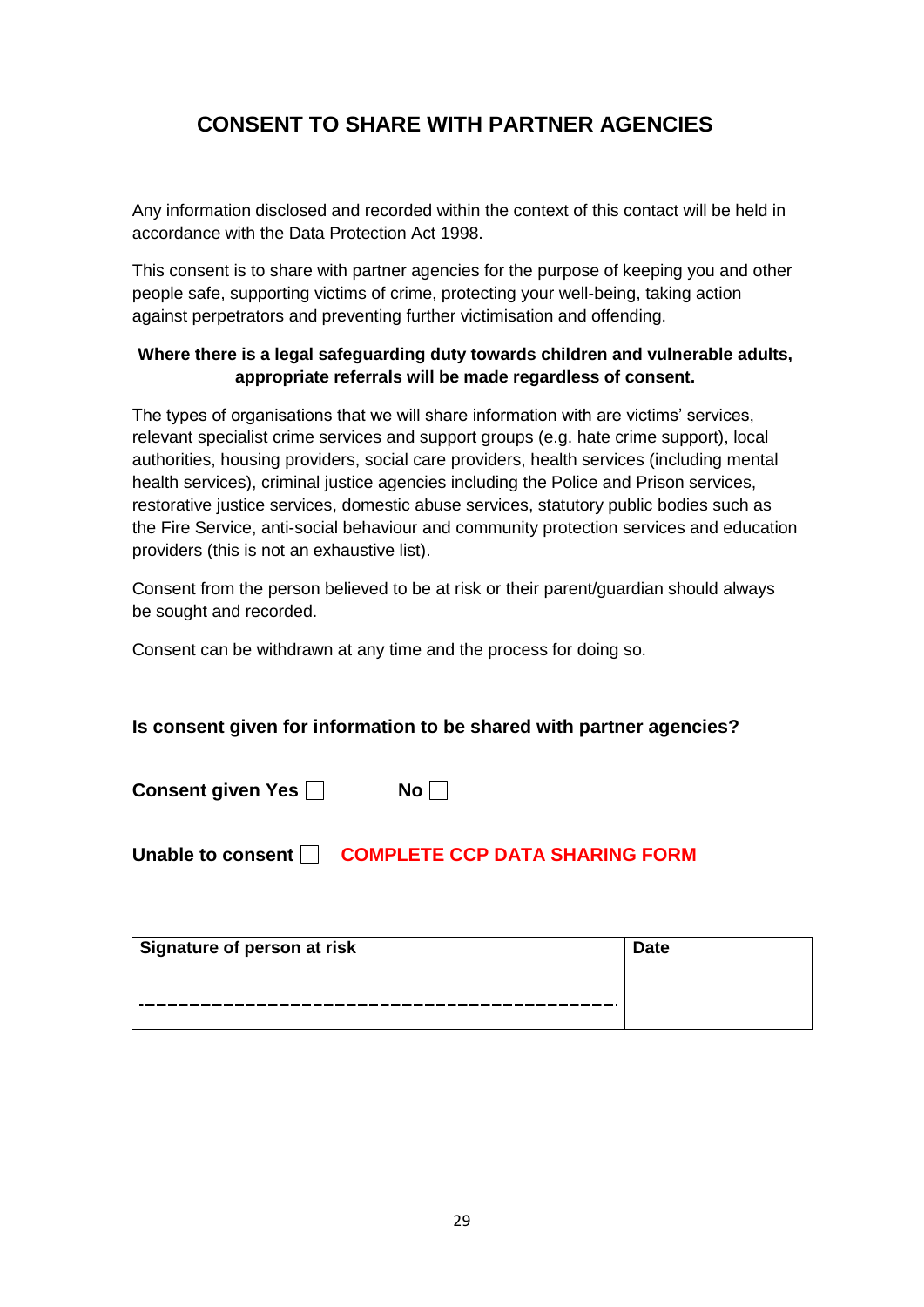# **SENSITIVE PERSONAL DATA SHARING WITHOUT CONSENT APPLICATION**

**This form is to be completed prior to the sharing or disclosure of any personal data to third party agencies/organisations.**

|     | 1. Information to be Shared                                                                                                                                 |
|-----|-------------------------------------------------------------------------------------------------------------------------------------------------------------|
| 1.1 | Who and why do we think we need to share this information with?<br><b>General Practitioner</b><br>$1_{-}$<br>2.<br>Signatories to the Data Sharing Protocol |
| 1.2 | What information is to be shared?                                                                                                                           |
| 1.3 | <b>No</b><br>Is the information sensitive personal data?<br>Yes                                                                                             |

| 2. Legal Basis for Data Sharing Without Consent |                                                                                                                                                                         |  |  |  |  |
|-------------------------------------------------|-------------------------------------------------------------------------------------------------------------------------------------------------------------------------|--|--|--|--|
| 2.1                                             | <b>Schedule 2:</b><br>Which condition/s in Schedule 2 is met (please tick at least one)?                                                                                |  |  |  |  |
|                                                 | (3) - The processing is necessary for compliance with any legal<br>obligation to which the data controller is subject, other than an<br>obligation imposed by contract. |  |  |  |  |
|                                                 | (4) - The processing is necessary in order to protect the vital<br>interests of the data subject.                                                                       |  |  |  |  |
|                                                 | $(5)$ - The processing is necessary-<br>(b) for the exercise of any functions conferred on any person by<br>or under any enactment,                                     |  |  |  |  |
|                                                 | Explain how the selected condition is met:                                                                                                                              |  |  |  |  |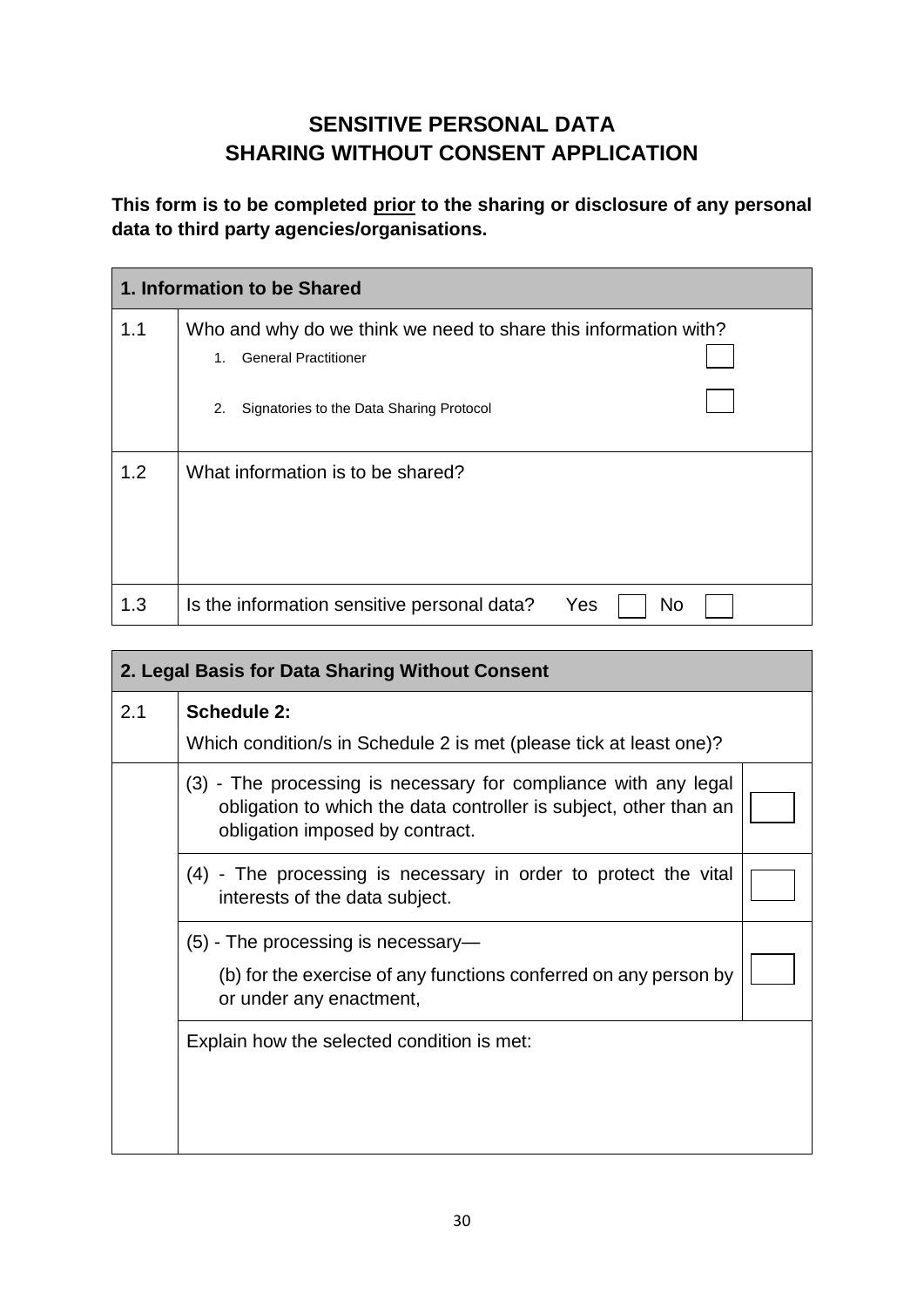| 2.1a | <b>Schedule 3:</b>                                                                                                                                                                                                                             |  |
|------|------------------------------------------------------------------------------------------------------------------------------------------------------------------------------------------------------------------------------------------------|--|
|      | Which condition/s in Schedule 3 is met (please tick at least one)?                                                                                                                                                                             |  |
| 2.2  | 3 - The processing is necessary                                                                                                                                                                                                                |  |
|      | (a) in order to protect the vital interests of the data subject or<br>another person, in a case where                                                                                                                                          |  |
|      | (i) consent cannot be given by or on behalf of the data<br>subject, or                                                                                                                                                                         |  |
|      | (ii) the data controller cannot reasonably be expected<br>to obtain the consent of the data subject, or                                                                                                                                        |  |
|      | (b) in order to protect the vital interests of another<br>person, in a case where consent by or on behalf of the<br>data subject has been unreasonably withheld.                                                                               |  |
|      | 7 (1) - The processing is necessary-                                                                                                                                                                                                           |  |
|      | (b) for the exercise of any functions conferred on any person by<br>or under an enactment, or                                                                                                                                                  |  |
|      | 10 - The personal data are processed in circumstances specified<br>in an order made by the Secretary of State for the purposes of this<br>paragraph. - see Data Protection - Processing of Sensitive<br>Personal Data Order 2000, para 4 below |  |
|      | (4) The processing-                                                                                                                                                                                                                            |  |
|      | (a) is in the substantial public interest;                                                                                                                                                                                                     |  |
|      | (b) is necessary for the discharge of any function which is<br>designed for the provision of confidential counselling, advice,<br>support or any other service; and                                                                            |  |
|      | (c) is carried out without the explicit consent of the data subject<br>because the processing-                                                                                                                                                 |  |
|      | (i) is necessary in a case where consent cannot be given<br>by the data subject,                                                                                                                                                               |  |
|      | (ii) is necessary in a case where the data controller cannot<br>reasonably be expected to obtain the explicit consent of<br>the data subject, or                                                                                               |  |
|      | (iii) must necessarily be carried out without the explicit consent of<br>the data subject being sought so as not to prejudice the provision<br>of that counselling, advice, support or other service.                                          |  |
| 2.2a | Explain how the selected condition is met:                                                                                                                                                                                                     |  |
|      |                                                                                                                                                                                                                                                |  |
|      |                                                                                                                                                                                                                                                |  |
|      |                                                                                                                                                                                                                                                |  |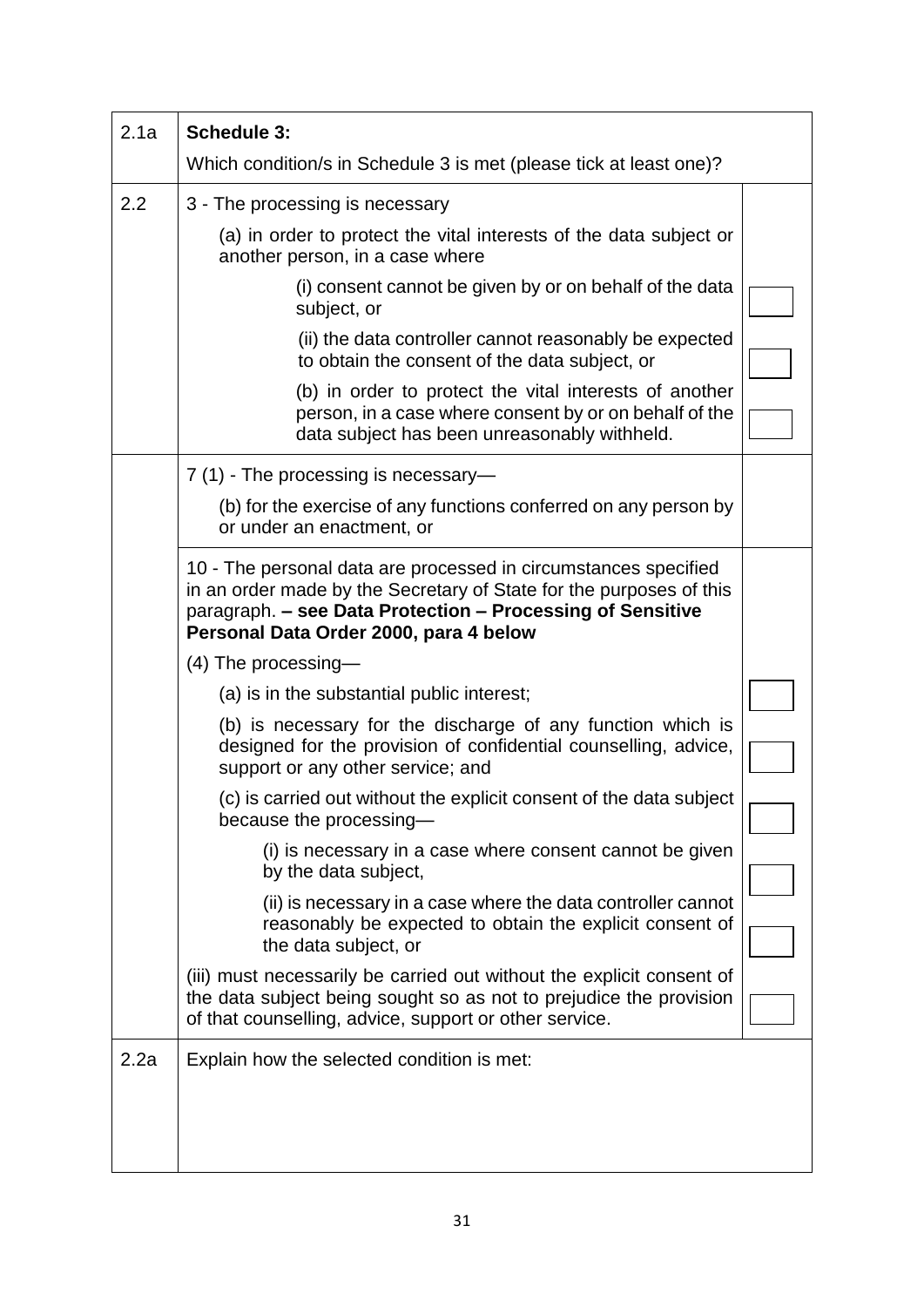| 3. Decision                                                                   |                                             |  |
|-------------------------------------------------------------------------------|---------------------------------------------|--|
| Having carefully considered the available evidence the decision is taken to:- |                                             |  |
| 3.1                                                                           | Disclose the sensitive personal data        |  |
| 3.2                                                                           | Not to disclose the sensitive personal data |  |

| <b>4. Officer Details</b>                 |            |                                                |
|-------------------------------------------|------------|------------------------------------------------|
| 4.1<br>Form completed by:-<br>Print name: |            | <b>Chief Communities Officer</b><br>Approval:- |
|                                           |            | Print name:                                    |
|                                           | Job Title  | Signature:                                     |
|                                           | Signature: | Date:                                          |
|                                           | Date:      |                                                |

| 5. Post Disclosure Information |                                                  |  |
|--------------------------------|--------------------------------------------------|--|
| 5.1                            | Name of Meeting:                                 |  |
| 5.2                            | Date(s) of Meeting                               |  |
| 5.3                            | Location:                                        |  |
| 5.4                            | Which agencies was the information disclosed to? |  |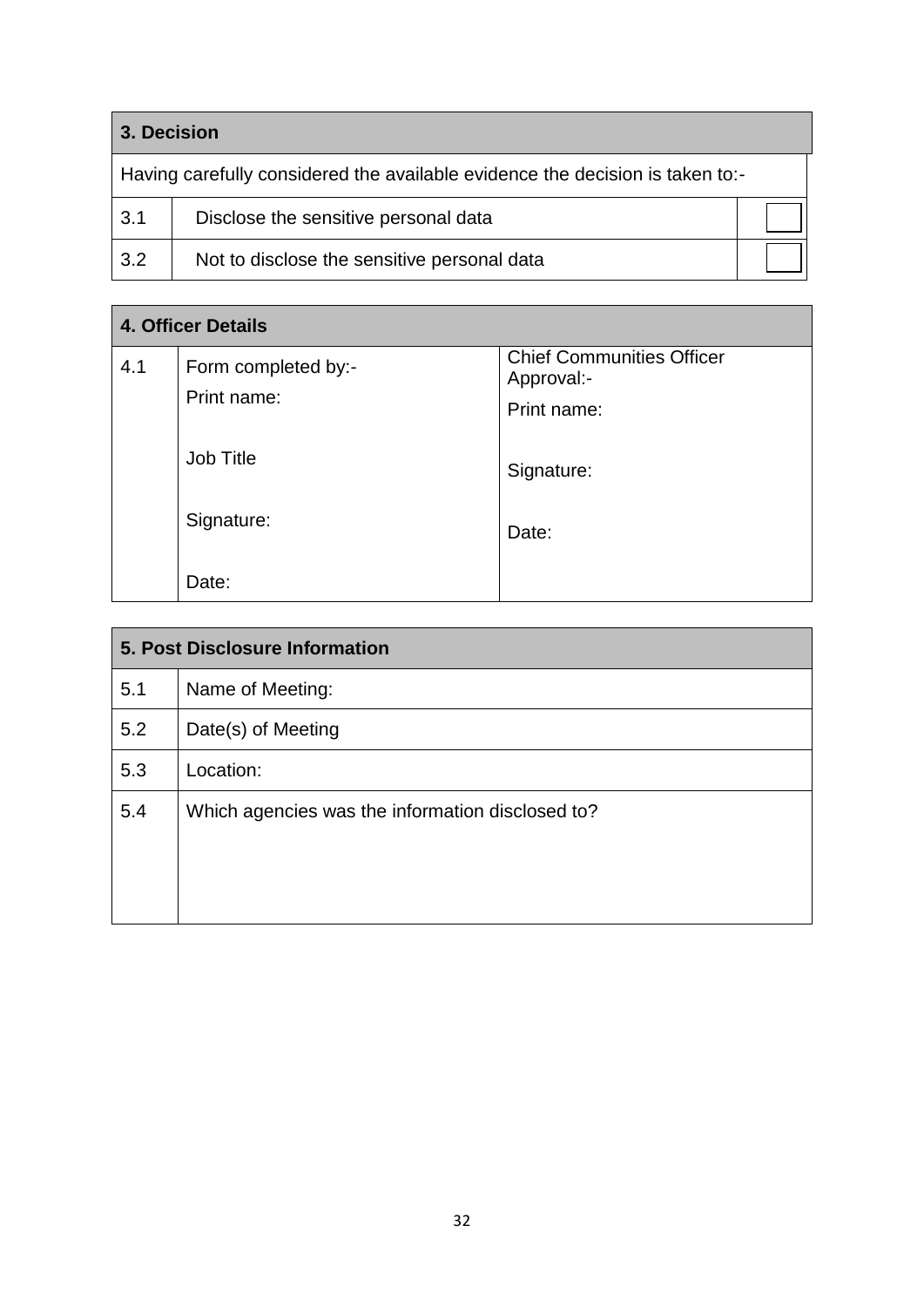# **APPENDIX E**

# **TYPES AND POSSIBLE INDICATORS OF ABUSE**

| <b>Types of physical abuse</b><br>Hitting, slapping, punching, kicking,<br>hair-pulling, biting, pushing<br>Rough handling<br>Scalding and burning<br>Physical punishments<br>Inappropriate or unlawful use of<br>restraint<br>Making someone purposefully<br>uncomfortable (e.g. opening a window<br>and removing blankets)<br>Involuntary isolation or confinement<br>Misuse of medication (e.g. over-<br>sedation)<br>Forcible feeding or withholding food<br>Restricting movement (e.g. tying<br>someone to a chair) | Possible indicators of this abuse<br>occurring<br>No explanation for injuries or<br>inconsistency with the account of what<br>happened<br>Injuries are inconsistent with the<br>person's lifestyle<br>Bruising, cuts, welts, burns and/or<br>marks on the body or loss of hair in<br>clumps<br>Frequent injuries<br>Unexplained falls<br>Subdued or changed behaviour in the<br>presence of a carer<br>Signs of malnutrition<br>Failure to seek medical treatment or<br>frequent changes of GP                                                                                                                                                                                                                                                                                                |
|--------------------------------------------------------------------------------------------------------------------------------------------------------------------------------------------------------------------------------------------------------------------------------------------------------------------------------------------------------------------------------------------------------------------------------------------------------------------------------------------------------------------------|-----------------------------------------------------------------------------------------------------------------------------------------------------------------------------------------------------------------------------------------------------------------------------------------------------------------------------------------------------------------------------------------------------------------------------------------------------------------------------------------------------------------------------------------------------------------------------------------------------------------------------------------------------------------------------------------------------------------------------------------------------------------------------------------------|
| <b>Types of sexual abuse</b><br>Any sexual activity that the person lacks<br>the capacity to consent to<br>Inappropriate touch anywhere<br>Sexual penetration or attempted<br>penetration<br>Inappropriate looking, innuendo or<br>sexual harassment<br>Rape, attempted rape or sexual assault<br>Sexual photography or forced use of<br>pornography or witnessing of sexual<br>acts<br>Indecent exposure                                                                                                                | Possible indicators of this abuse<br>occurring<br>Bruising, particularly to the thighs,<br>buttocks and upper arms and marks on<br>the neck<br>Torn, stained or bloody underclothing<br>Bleeding, pain or itching in the genital<br>area<br>Unusual difficulty in walking or sitting<br>Infections or sexually transmitted<br>diseases<br>Pregnancy in a woman who is unable to<br>consent to sexual intercourse<br>The uncharacteristic use of explicit<br>sexual language or significant changes<br>in sexual behaviour or attitude<br>Incontinence not related to any medical<br>diagnosis<br>Self-harming<br>Poor concentration, withdrawal, sleep<br>disturbance<br>Excessive fear/apprehension of, or<br>withdrawal from, relationships<br>Fear of receiving help with personal<br>care |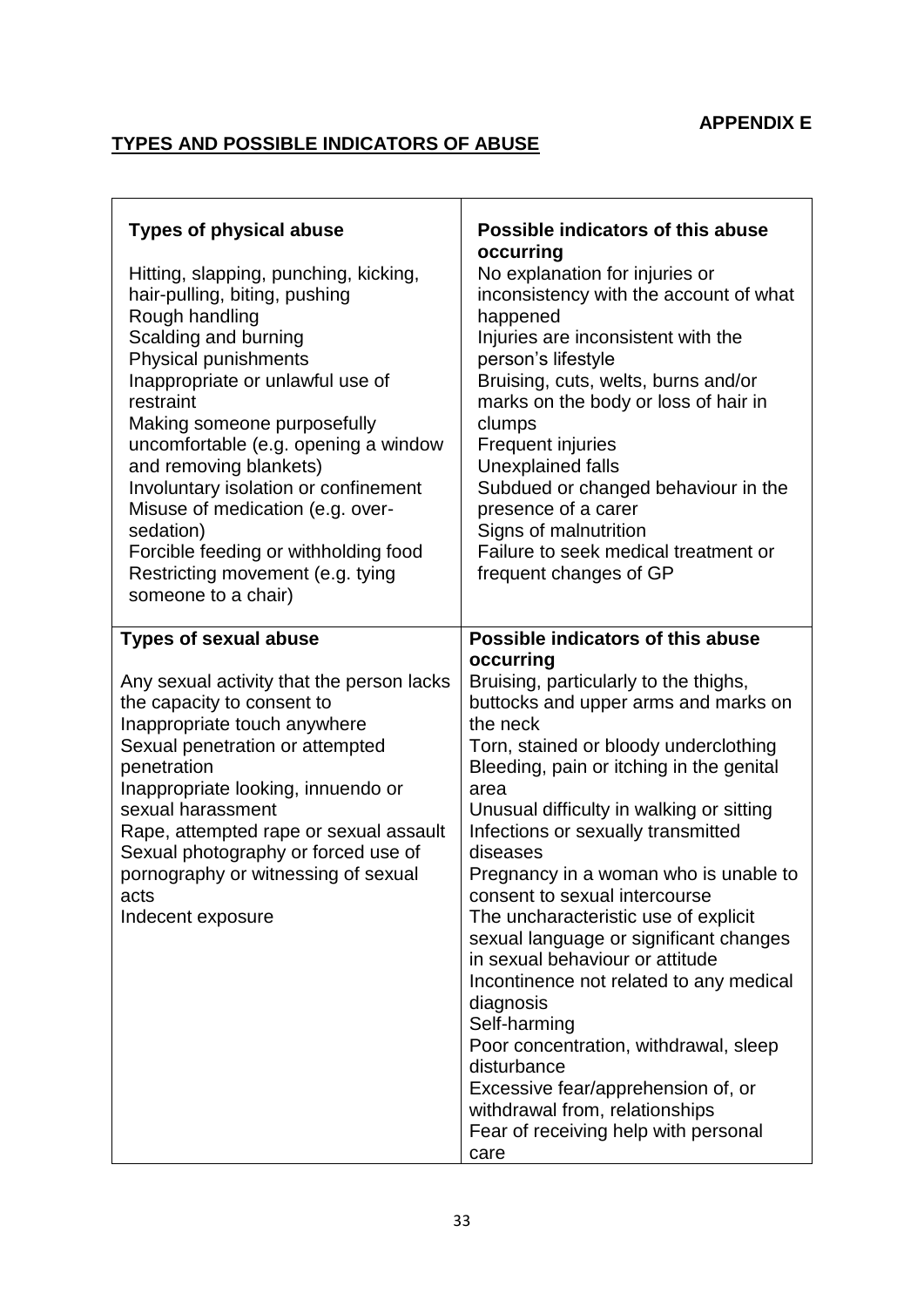|                                                                                                                                                                                                                                                                                                                                                                                                                                                                                                                                                                                                                                                                                                                                                                                                                                                                                                                                                     | Reluctance to be alone with a known<br>individual                                                                                                                                                                                                                                                                                                                                                                                                                                                                                                                                                                                                                                                                                                                                                                                                                                                                                                                                                                                                                                                                                                                                                                                   |
|-----------------------------------------------------------------------------------------------------------------------------------------------------------------------------------------------------------------------------------------------------------------------------------------------------------------------------------------------------------------------------------------------------------------------------------------------------------------------------------------------------------------------------------------------------------------------------------------------------------------------------------------------------------------------------------------------------------------------------------------------------------------------------------------------------------------------------------------------------------------------------------------------------------------------------------------------------|-------------------------------------------------------------------------------------------------------------------------------------------------------------------------------------------------------------------------------------------------------------------------------------------------------------------------------------------------------------------------------------------------------------------------------------------------------------------------------------------------------------------------------------------------------------------------------------------------------------------------------------------------------------------------------------------------------------------------------------------------------------------------------------------------------------------------------------------------------------------------------------------------------------------------------------------------------------------------------------------------------------------------------------------------------------------------------------------------------------------------------------------------------------------------------------------------------------------------------------|
| <b>Types of Financial or material abuse</b>                                                                                                                                                                                                                                                                                                                                                                                                                                                                                                                                                                                                                                                                                                                                                                                                                                                                                                         | Possible indicators of this abuse                                                                                                                                                                                                                                                                                                                                                                                                                                                                                                                                                                                                                                                                                                                                                                                                                                                                                                                                                                                                                                                                                                                                                                                                   |
| Theft of money or possessions<br>Fraud<br>Preventing a person from accessing<br>their own money or assets<br>Employees taking a loan from a person<br>using the service<br>Undue pressure, duress, threat or<br>undue influence put on the person in<br>connection with loans, wills, property,<br>inheritance or financial transactions<br>Arranging less care than is needed to<br>save money to maximise inheritance<br>Denying assistance to manage/monitor<br>financial affairs<br>Denying assistance to access benefits<br>Misuse of personal allowance in a care<br>home<br>Someone moving into a person's home<br>and living rent free without agreed<br>financial arrangements<br>False representation, using another<br>person's bank account, cards or<br>documents<br>Exploitation of a person's money or<br>assets, e.g. unauthorised use of a car<br>Misuse of a power of attorney, deputy,<br>appointeeship or other legal authority | occurring<br>Missing personal possessions<br>Unexplained lack of money or inability to<br>maintain lifestyle<br>Unexplained withdrawal of funds from<br>accounts<br>Power of attorney or lasting power of<br>attorney (LPA) being obtained after the<br>person has ceased to have mental<br>capacity<br>Failure to register an LPA after the<br>person has ceased to have mental<br>capacity to manage their finances, so<br>that it appears that they are continuing<br>to do so<br>The person allocated to manage<br>financial affairs is evasive or<br>uncooperative<br>The family or others show unusual<br>interest in the assets of the person<br>Signs of financial hardship in cases<br>where the adult at risk's financial affairs<br>are being managed by a court<br>appointed deputy, attorney or LPA<br>Recent changes in deeds or title to<br>property<br>Rent arrears and eviction notices<br>A lack of clear financial accounts held<br>by a care home or service<br>Failure to provide receipts for shopping<br>or other financial transactions carried<br>out on behalf of the person<br>Disparity between the person's living<br>conditions and their financial resources,<br>e.g. insufficient food in the house |
| <b>Types of Neglect and Acts of</b><br><b>Omission</b>                                                                                                                                                                                                                                                                                                                                                                                                                                                                                                                                                                                                                                                                                                                                                                                                                                                                                              | Possible indicators of this abuse<br>occurring<br>Poor environment – dirty or unhygienic                                                                                                                                                                                                                                                                                                                                                                                                                                                                                                                                                                                                                                                                                                                                                                                                                                                                                                                                                                                                                                                                                                                                            |
| Failure to provide or allow access to<br>food, shelter, clothing, heating,<br>stimulation and activity, personal or<br>medical care<br>Failure to provide care in the way the<br>person wants                                                                                                                                                                                                                                                                                                                                                                                                                                                                                                                                                                                                                                                                                                                                                       | Poor physical condition and/or personal<br>hygiene<br>Pressure sores or ulcers<br>Malnutrition or unexplained weight loss<br>Untreated injuries and medical problems<br>Inconsistent or reluctant contact with<br>medical and social care organisations                                                                                                                                                                                                                                                                                                                                                                                                                                                                                                                                                                                                                                                                                                                                                                                                                                                                                                                                                                             |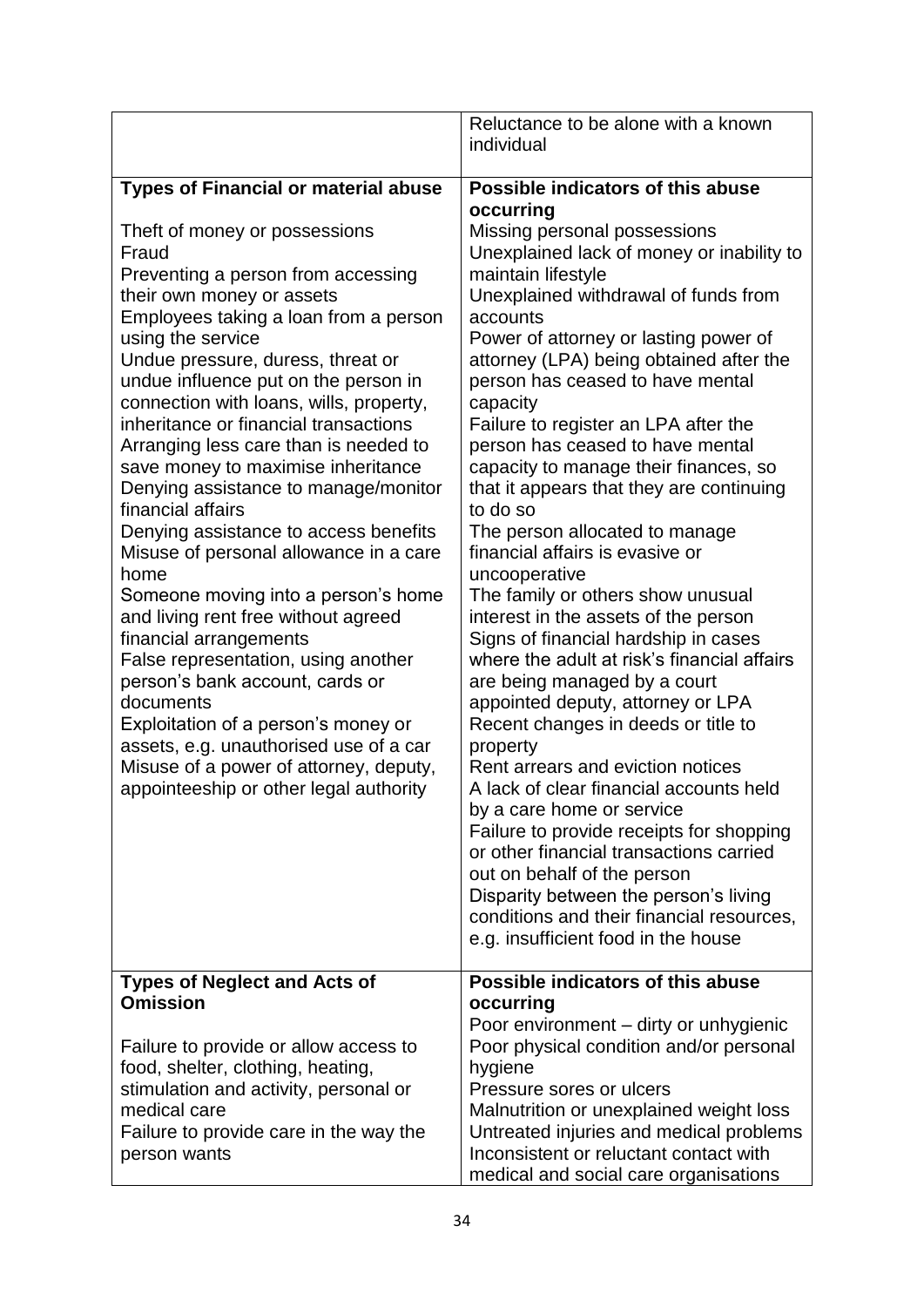| Failure to administer medication as<br>prescribed<br>Refusal of access to visitors<br>Not taking account of individuals'<br>cultural, religious or ethnic needs<br>Not taking account of educational,<br>social and recreational needs<br>Ignoring or isolating the person<br>Failure to allow choice and preventing<br>people from making their own decisions<br>Failure to allow use of glasses, hearing<br>aids, dentures, etc<br>Failure to ensure appropriate privacy<br>and dignity                                                                                                                                                                                                                                                                                                                                                     | Accumulation of untaken medication<br>Uncharacteristic failure to engage in<br>social interaction<br>Inappropriate or inadequate clothing                                                                                                                                           |
|-----------------------------------------------------------------------------------------------------------------------------------------------------------------------------------------------------------------------------------------------------------------------------------------------------------------------------------------------------------------------------------------------------------------------------------------------------------------------------------------------------------------------------------------------------------------------------------------------------------------------------------------------------------------------------------------------------------------------------------------------------------------------------------------------------------------------------------------------|-------------------------------------------------------------------------------------------------------------------------------------------------------------------------------------------------------------------------------------------------------------------------------------|
| <b>Types of Discriminatory Abuse</b><br>Unequal treatment based on age,<br>disability, gender reassignment,<br>marriage and civil partnership,<br>pregnancy and maternity, race, religion<br>and belief, sex or sexual orientation<br>(known as 'protected characteristics'<br>under the Equality Act 2010)<br>Verbal abuse, derogatory remarks or<br>inappropriate use of language related to<br>a protected characteristic<br>Denying access to communication aids,<br>not allowing access to an interpreter,<br>signer or lip-reader<br>Harassment or deliberate exclusion on<br>the grounds of a protected<br>characteristic<br>Denying basic rights to healthcare,<br>education, employment and criminal<br>justice relating to a protected<br>characteristic<br>Substandard service provision relating<br>to a protected characteristic | Possible indicators of this abuse<br>occurring<br>The person appears withdrawn and<br>isolated<br>Expressions of anger, frustration, fear or<br>anxiety<br>The support on offer does not take<br>account of the person's individual needs<br>in terms of a protected characteristic |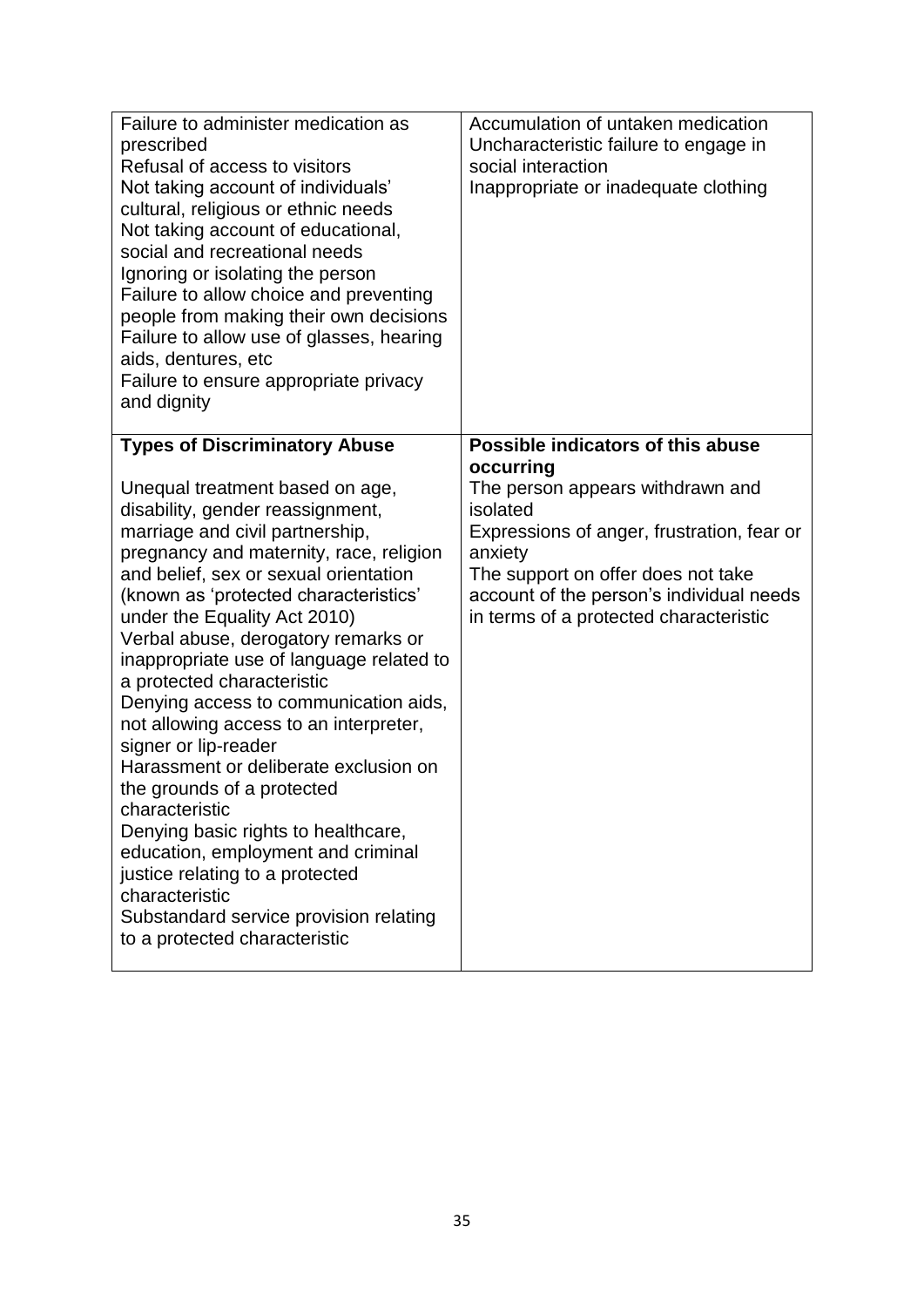| <b>Types of Domestic Violence.</b>                                                                                                                                                                                                                                                                                                                                                                                                                                                                                                            | Possible indicators of this abuse<br>occurring                                                                                                                                                                                                                                                                                                                                                                                                                                                                                                                                                                                                                                                                                                                                                                                                                                                                                                                                                                                                                                                                                                                                                                                                                                     |
|-----------------------------------------------------------------------------------------------------------------------------------------------------------------------------------------------------------------------------------------------------------------------------------------------------------------------------------------------------------------------------------------------------------------------------------------------------------------------------------------------------------------------------------------------|------------------------------------------------------------------------------------------------------------------------------------------------------------------------------------------------------------------------------------------------------------------------------------------------------------------------------------------------------------------------------------------------------------------------------------------------------------------------------------------------------------------------------------------------------------------------------------------------------------------------------------------------------------------------------------------------------------------------------------------------------------------------------------------------------------------------------------------------------------------------------------------------------------------------------------------------------------------------------------------------------------------------------------------------------------------------------------------------------------------------------------------------------------------------------------------------------------------------------------------------------------------------------------|
| <b>Psychological</b><br>Instilling or attempting to instil fear<br><b>Physical</b><br>Inflicting or attempting to inflict physical<br>injury<br>Withholding access to resources<br>necessary to maintain health<br><b>Sexual</b><br>Coercing or attempting to coerce any<br>sexual contact without consent<br>Attempting to undermine the victim'<br>sexuality<br><b>Financial</b><br>Making or attempting to make the victim<br>financially dependent<br><b>Emotional</b><br>Undermining or attempting to<br>undermine victim sense of worth | Having low self-esteem; being<br>$\bullet$<br>extremely apologetic and meek<br>Referring to the partner's temper<br>$\bullet$<br>but not disclosing the extent of<br>the abuse<br>Having a drug or alcohol abuse<br>$\bullet$<br>problem<br>Having symptoms of depression<br>such as sadness or<br>hopelessness, or loss of interest<br>in daily activities<br>Talking about suicide, attempting<br>$\bullet$<br>suicide, or showing other<br>warning signs of suicide<br>Bruises or injuries that look like<br>$\bullet$<br>they came from choking,<br>punching, or being thrown down.<br>Black eyes, red or purple marks<br>at the neck, and sprained wrists<br>are common injuries in violent<br>relationships.<br>Attempting to hide bruises with<br>$\bullet$<br>make-up or clothing<br>Making excuses like tripping or<br>$\bullet$<br>being accident-prone or clumsy.<br>Often the seriousness of the<br>injury does not match up with the<br>explanation.<br>Having few close friends and<br>being isolated from relatives and<br>coworkers and kept from making<br>friends<br>Having to ask permission to<br>$\bullet$<br>meet, talk with, or do things with<br>other people<br>Having little money available;<br>$\bullet$<br>may not have credit cards or<br>even a car |
| <b>Types of Institutional Abuse</b><br>Discouraging visits or the involvement<br>of relatives or friends<br>Run-down or overcrowded<br>establishment<br>Authoritarian management or rigid<br>regimes                                                                                                                                                                                                                                                                                                                                          | Possible indicators of this abuse<br>occurring<br>Lack of flexibility and choice for adults<br>using the service<br>Inadequate staffing levels<br>People being hungry or dehydrated<br>Poor standards of care                                                                                                                                                                                                                                                                                                                                                                                                                                                                                                                                                                                                                                                                                                                                                                                                                                                                                                                                                                                                                                                                      |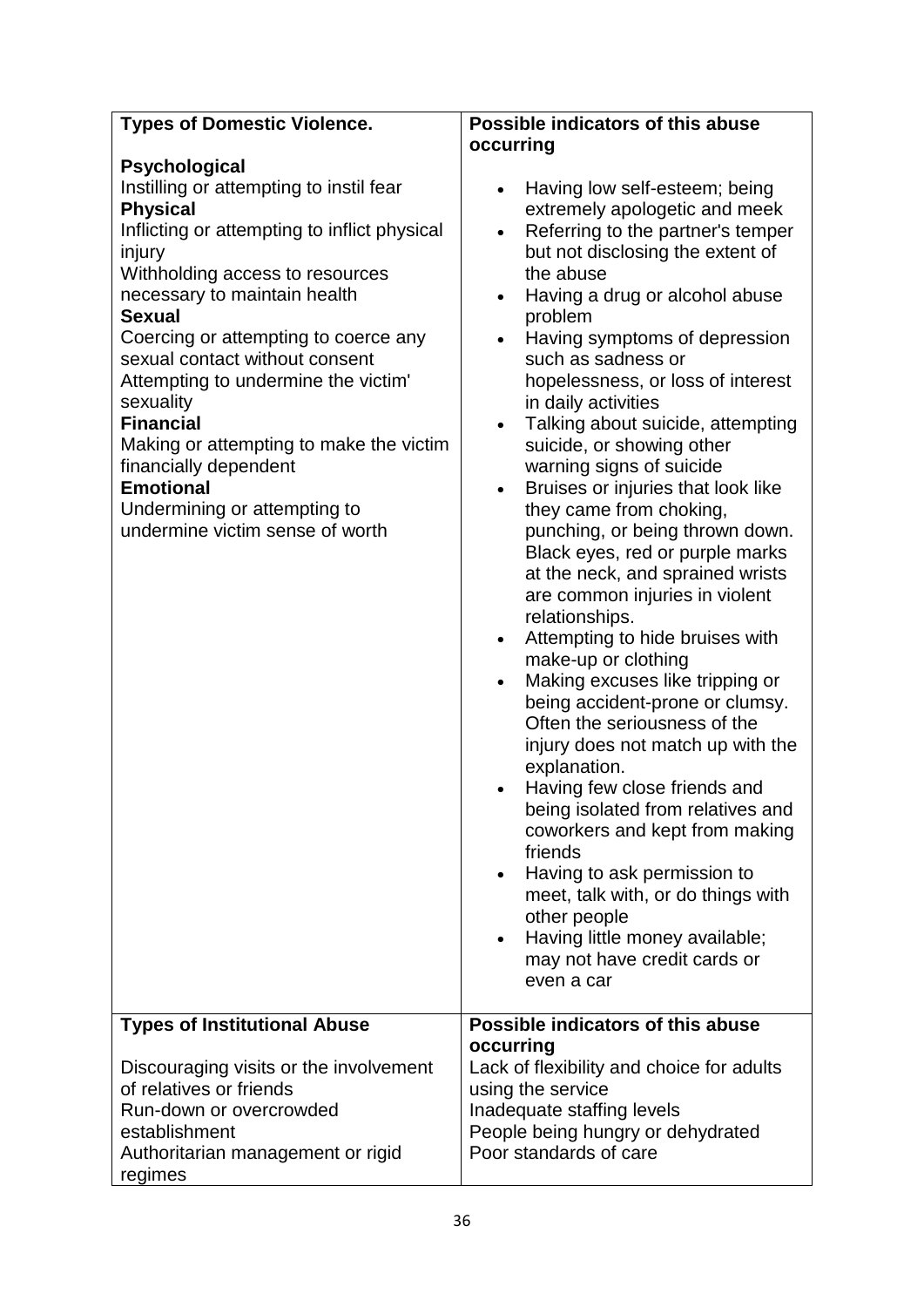| Lack of leadership and supervision<br>Insufficient staff or high turnover<br>resulting in poor quality care<br>Abusive and disrespectful attitudes<br>towards people using the service<br>Inappropriate use of restraints<br>Lack of respect for dignity and privacy<br>Failure to manage residents with<br>abusive behaviour<br>Not providing adequate food and drink,<br>or assistance with eating<br>Not offering choice or promoting<br>independence<br>Misuse of medication<br>Failure to provide care with dentures,<br>spectacles or hearing aids<br>Not taking account of individuals'<br>cultural, religious or ethnic needs<br>Failure to respond to abuse<br>appropriately<br>Interference with personal<br>correspondence or communication<br>Failure to respond to complaints | Lack of personal clothing and<br>possessions and communal use of<br>personal items<br>Lack of adequate procedures<br>Poor record-keeping and missing<br>documents<br>Absence of visitors<br>Few social, recreational and educational<br>activities<br>Public discussion of personal matters or<br>unnecessary exposure during bathing or<br>using the toilet<br>Absence of individual care plans<br>Lack of management overview and<br>support |
|--------------------------------------------------------------------------------------------------------------------------------------------------------------------------------------------------------------------------------------------------------------------------------------------------------------------------------------------------------------------------------------------------------------------------------------------------------------------------------------------------------------------------------------------------------------------------------------------------------------------------------------------------------------------------------------------------------------------------------------------------------------------------------------------|------------------------------------------------------------------------------------------------------------------------------------------------------------------------------------------------------------------------------------------------------------------------------------------------------------------------------------------------------------------------------------------------------------------------------------------------|
| Types of psychological or emotional<br>abuse                                                                                                                                                                                                                                                                                                                                                                                                                                                                                                                                                                                                                                                                                                                                               | Possible indicators of this abuse<br>occurring                                                                                                                                                                                                                                                                                                                                                                                                 |
| Enforced social isolation – preventing<br>someone accessing services,                                                                                                                                                                                                                                                                                                                                                                                                                                                                                                                                                                                                                                                                                                                      | An air of silence when a certain person                                                                                                                                                                                                                                                                                                                                                                                                        |